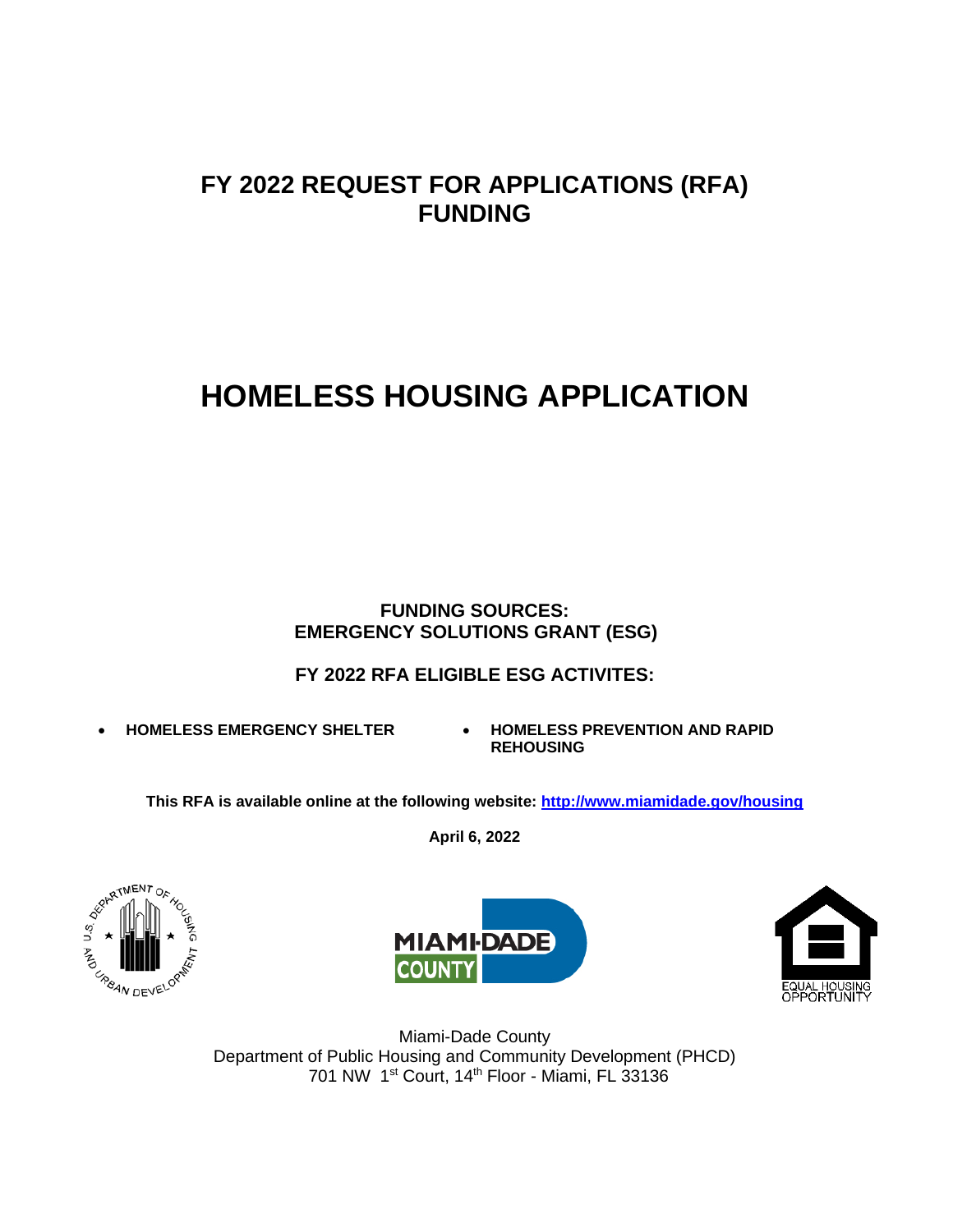

### **\*\*\* APPLICATION DISCLAIMER \*\*\***

Applicants should check the County's website for updates to the FY 2022 RFA, as dates listed are subject to change.

<https://www.miamidade.gov/global/housing/requests.page>

The FY 2022 Request for Applications (RFA) solicitation is subject to the award of funds from the United States Department of Housing and Urban Development (HUD). The funds available are based on estimates and are subject to change.

#### **Applicants must apply to this RFA using the ZoomGrants link. ZoomGrants is an online application portal. No paper applications or application binders will be accepted.**

Updates to the FY 2022 RFA will be posted on the Department of Public Housing and Community Development website. Applicants should periodically check the County's website for potential changes in funding availability, submission dates, and/or requirements. <https://www.miamidade.gov/global/housing/requests.page>

**MIAMI–DADE COUNTY PROVIDES EQUAL ACCESS AND EQUAL OPPORTUNITY IN EMPLOYMENT AND SERVICES AND DOES NOT DISCRIMINATE ON THE BASIS OF DISABILITY.**

**The Department of Public Housing and Community Development (PHCD) does not discriminate based on race, sex, color, religion, marital status, national origin, disability, ancestry, sexual orientation, age, gender identity, pregnancy or familial status in the access to, admissions to, or employment in, housing programs or activities. If you need a sign language interpreter or materials in accessible format for this event, call (786) 469-2155 at least five days in advance. TDD/TTY users may contact the Florida Relay Service at 800-955- 8771.**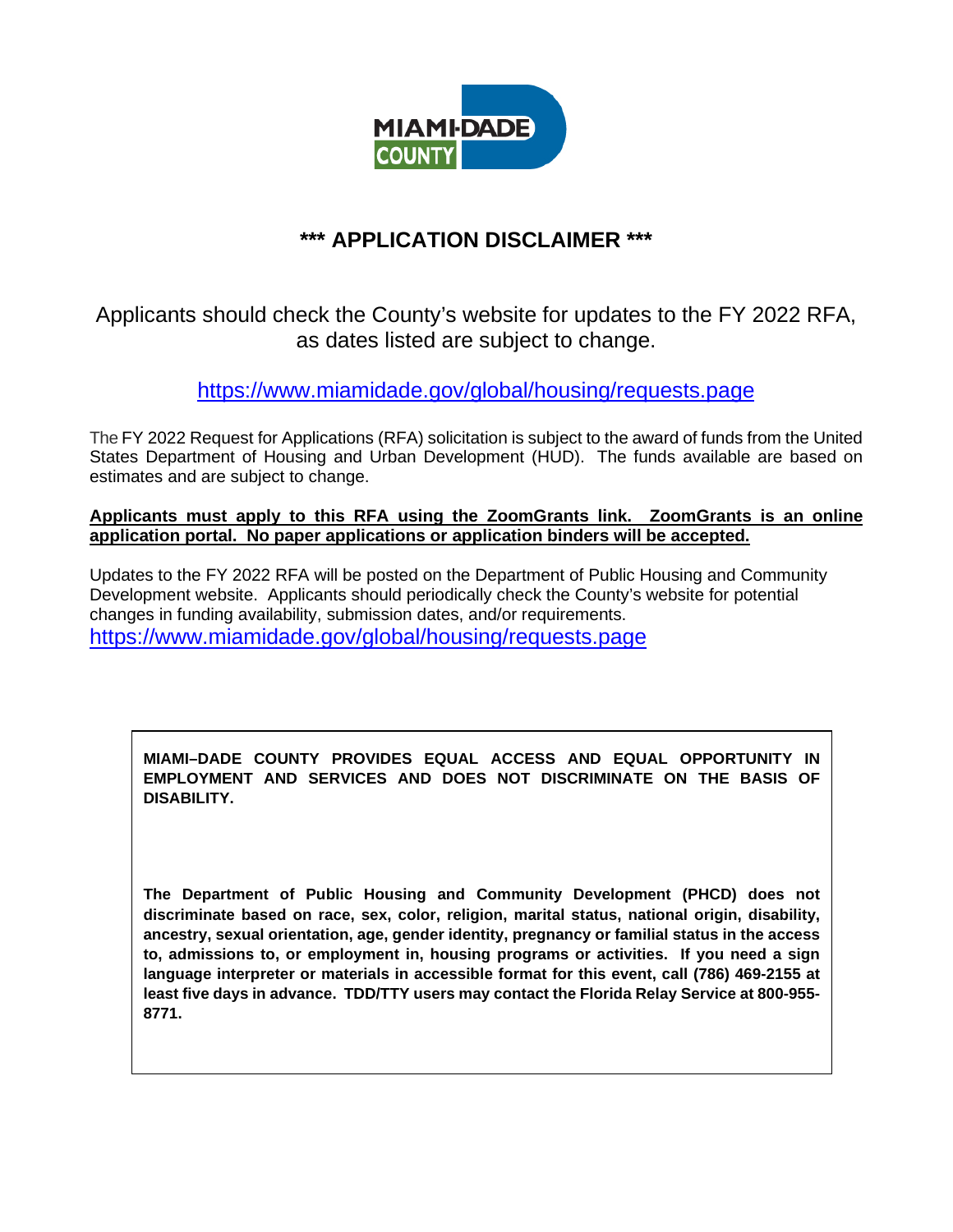## **MIAMI-DADE COUNTY FY 2022 REQUEST FOR APPLICATIONS EMERGENCY SOLUTIONS GRANT (ESG)**

### **TABLE OF CONTENTS**

THE COMPLETE FY 2022 RFA CAN BE FOUND ONLINE AT PHCD'S WEB SITE **https://www.miamidade.gov/global/housing/requests.page**

| ESG Homeless Prevention/Rapid Rehousing Application (Form 2)19 |  |
|----------------------------------------------------------------|--|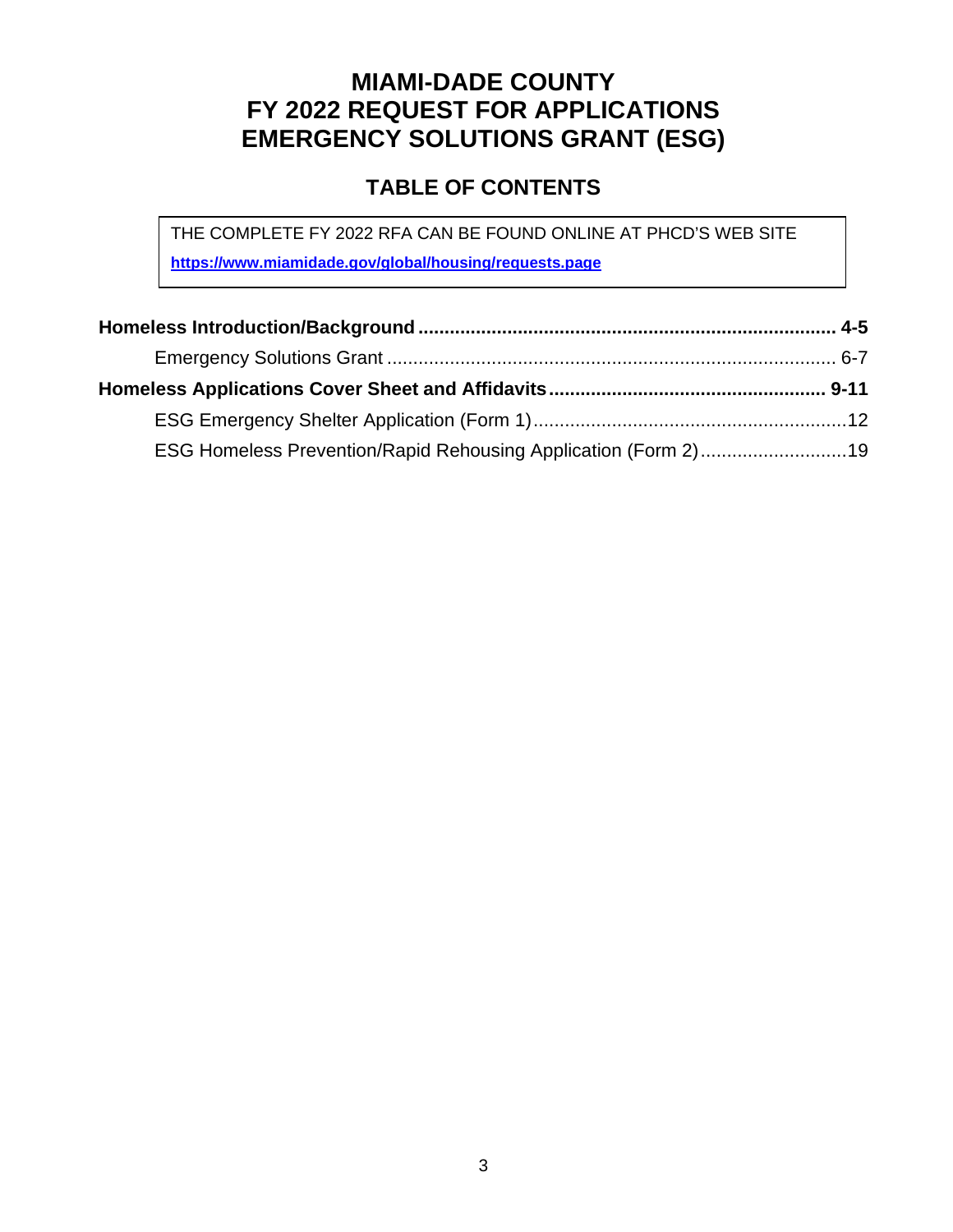### **HOMELESS PROGRAM**

#### **INTRODUCTION/BACKGROUND**

The Miami-Dade County Homeless Trust was created by the Miami-Dade Board of County Commissioners to oversee the use of the Food and Beverage Tax and to establish then implement policies based on Miami-Dade County's Community Homeless Plan: Priority Home. The Plan is available at [www.homelesstrust.org.](http://www.homelesstrust.org/) The Plan is a comprehensive Continuum of Care (CoC) system to serve homeless persons in Miami-Dade County. The Plan includes strategies to make homelessness rare, brief and one-time with the provision of a wide range of housing and service interventions to accomplish goals.

Funding awarded for housing and services must be utilized by eligible program participants residing in Miami-Dade County. Funding specified as set aside for Homeless Rental Housing Development can be applied toward either: 1) the development of a homeless-only housing development; or 2) the development of units set-aside to serve homeless persons within a mixed-use development. Funding requested under this RFA should indicate how the proposal relates to the homeless Continuum Of Care (CoC) system developed by the County through the Miami-Dade County Homeless Trust, how it addresses existing Needs and Gaps, and how the proposed project will meet the needs of the priority sub-populations of the Continuum including chronic homeless, families with minor children, unaccompanied youth, and Veterans. The County will have the right of first priority throughout the loan period (e.g., 30 years) to refer clients to housing for homeless persons funded through the RFA, through the continuum's established coordinated intake and assessment process. In addition, any entity approved for funding must participate in the County's Homeless Management Information System (HMIS) and Coordinated Entry process. For detailed information about HMIS, refer to the following link: [https://www.homelesstrust.org/resources-homeless/library/providers/policies-and-procedures/hmis](https://www.homelesstrust.org/resources-homeless/library/providers/policies-and-procedures/hmis-polocies-and-procedures-manual.pdf)[polocies-and-procedures-manual.pdf.](https://www.homelesstrust.org/resources-homeless/library/providers/policies-and-procedures/hmis-polocies-and-procedures-manual.pdf) For detailed information about the Coordinated Entry process, refer to the following link: [https://www.homelesstrust.org/resources](https://www.homelesstrust.org/resources-homeless/library/providers/standards-of-care/miami-dade-coc-ce-soc-82120.pdf)[homeless/library/providers/standards-of-care/miami-dade-coc-ce-soc-82120.pdf](https://www.homelesstrust.org/resources-homeless/library/providers/standards-of-care/miami-dade-coc-ce-soc-82120.pdf) .

Applicants must describe their proposed Rapid Re-housing model, including the proposed duration of any rental assistance, any minimum requirements for eligibility, and the supportive services to be provided to program participants to secure and maintain housing. Agencies applying for TBRA to provide Rapid Re-housing to the homeless must complete and submit the TBRA forms required in this RFA.

#### **MINIMUM THRESHOLD REQUIREMENTS**

Applicants requesting funds under this application for ESG must commit to the following requirements as part of its application for funding:

- 1. Project has a plan in place to provide the supportive services for the targeted population(s) to be served either directly by the applicant or documented through a Memorandum of Agreement (MOA) or other agreement provided at the time of contract execution or time of application.
- 2. Project's admission and/or assistance criteria, as applicable, is appropriate as well as consistent with screen-in policies and best practices for the target population to be served by the project.
- 3. The project will participate in the CoC's Coordinated Entry process, including but not limited to 1) using the Homeless Prevention Common Application, and 2) solely taking referrals for ESG Rapid Rehousing from the CoC's Housing Coordinator.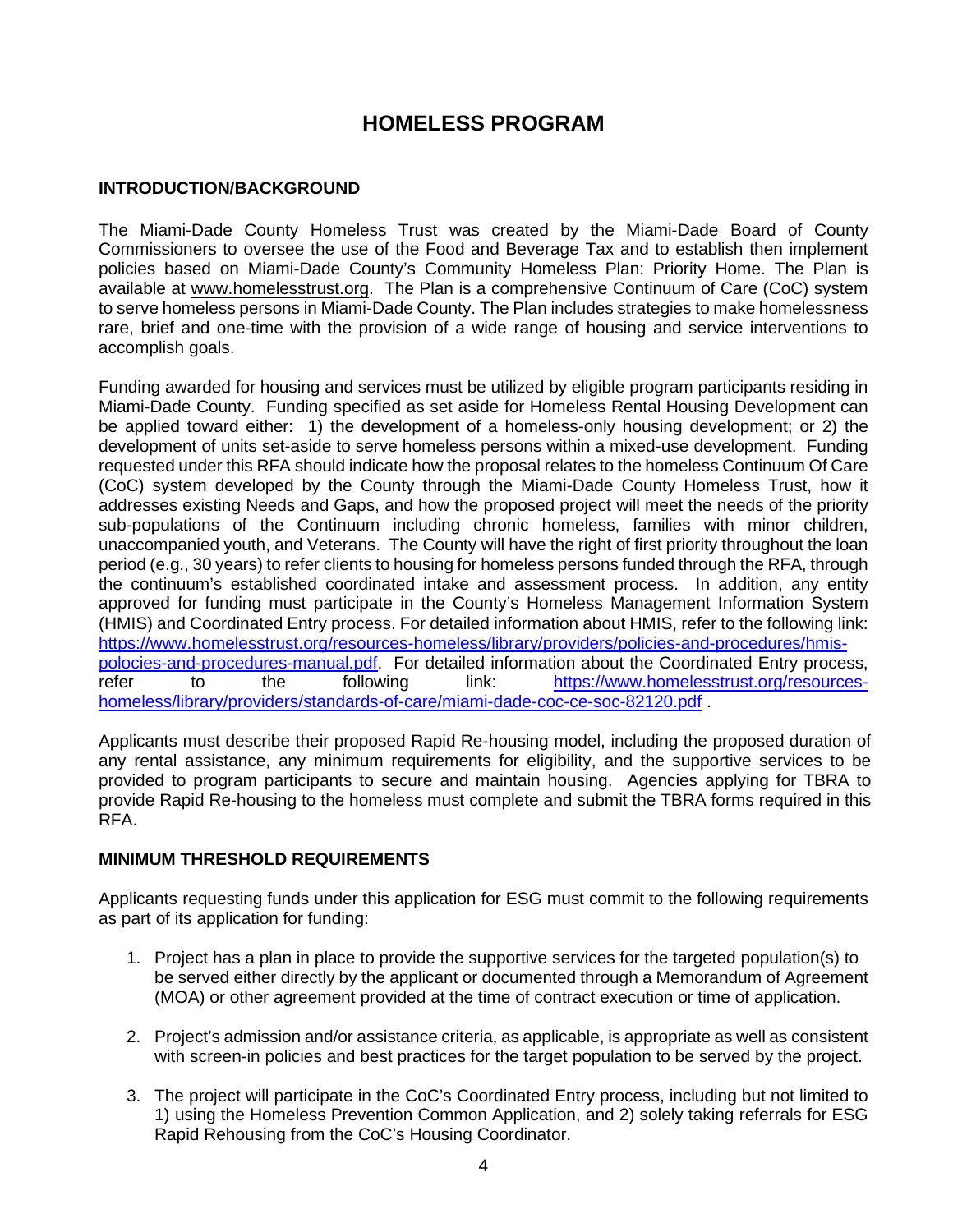- 4. The project will participate in the Homeless Management Information System (HMIS), as well as ensure meeting the minimum data quality standards.
- 5. The project will provide housing and services consistent with the CoC's established Standards of Care, as may be amended from time to time.
- 6. The project will be required to meet minimum performance measures, including those HUD required performance measures.
- 7. Applications lacking any items and/or criteria needed to meet minimum threshold will be deemed non-responsive and will not be scored.

#### **HOUSING RESOURCE GUIDELINE ALLOCATIONS**

In order to meet local priorities, the following will serve as the illustrative guidelines to resource allocations:

| <b>Activity/Category</b>                | <b>ESG</b>       |
|-----------------------------------------|------------------|
| <b>Homeless Emergency Shelter</b>       | \$675,907.20*    |
| Homeless Prevention and Rapid Rehousing | \$450,604.80*    |
| <b>Totals</b>                           | $$1,126,512.00*$ |

\* Funds available are based on U.S. HUD estimates and are subject to change.

### *THIS RFA IS NOT SOLICITING PROPOSALS FOR FUNDING FROM THE FOOD AND BEVERAGE TAX.*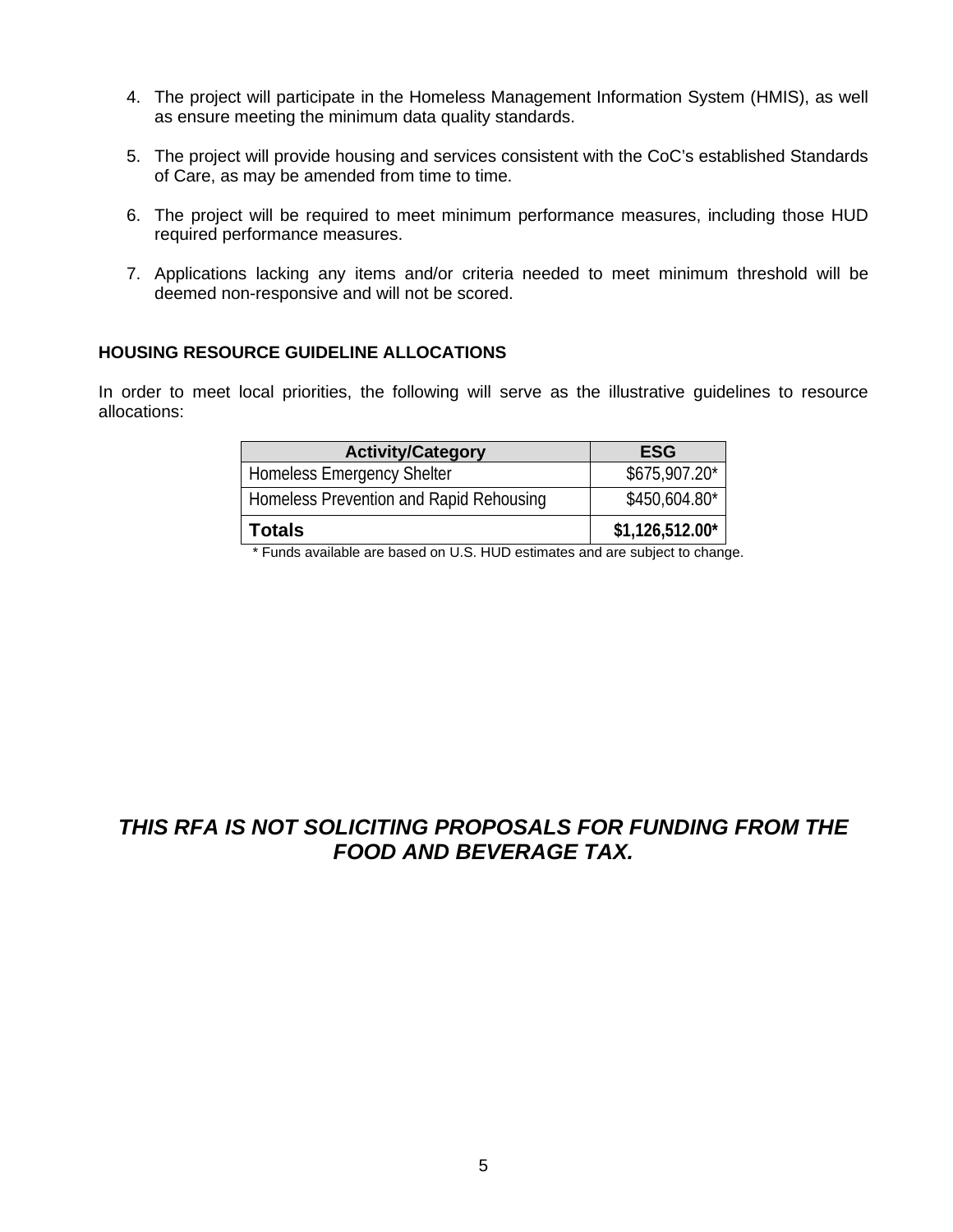### **EMERGENCY SOLUTIONS GRANT (ESG)**

#### **GENERAL INFORMATION/ESG PROGRAM OBJECTIVES**

The ESG program provides funding to: 1) engage homeless individuals and families living on the street; 2) improve the number and quality of emergency shelters for homeless individuals and families; 3) help operate these shelters; 4) provide essential services to shelter residents; 5) rapidly re-house homeless individuals and families; and 6) prevent families and individuals from becoming homeless.

#### **ADMINISTRATION**

Miami-Dade County will retain the ESG Administrative Fee of 7.5% to administer programmatic services.

#### **ELIGIBLE PARTICIPANTS**

Funding awarded for ESG services must be utilized by eligible program participants residing in Miami-Dade County. Applicants must follow the CoC's Coordinated Entry Process. Emergency Shelters will receive referrals from CoC Access Points. For ESG Homeless Prevention, subrecipients must incorporate the CoC's Homeless Prevention Common Application. Referrals for ESG Rapid Rehousing must come from the CoC's Housing Coordinator.

- All applicants must provide an Employer Identification Number (EIN/Federal Identification Number) and a Unique Entity Identifier (UEI) Number.
- For information on the how to find your UEI, visit: [https://www.gsa.gov/about](https://www.gsa.gov/about-us/organization/federal-acquisition-service/office-of-systems-management/integrated-award-environment-iae/iae-systems-information-kit/unique-entity-identifier-update)[us/organization/federal-acquisition-service/office-of-systems-management/integrated-award](https://www.gsa.gov/about-us/organization/federal-acquisition-service/office-of-systems-management/integrated-award-environment-iae/iae-systems-information-kit/unique-entity-identifier-update)[environment-iae/iae-systems-information-kit/unique-entity-identifier-update](https://www.gsa.gov/about-us/organization/federal-acquisition-service/office-of-systems-management/integrated-award-environment-iae/iae-systems-information-kit/unique-entity-identifier-update)

#### **SERVICES AND ACTIVITIES ELIGIBLE FOR ESG FUNDING**

PHCD is requesting proposals from qualified and experienced not-for-profit service providers, to receive and expend ESG funding to meet eligible activities summarized, as follows.

Funding awarded for ESG services must be utilized by eligible program participants residing in Miami-Dade County.

- 1) Emergency Shelter: ESG funding is available to provide emergency housing, meals, and supportive services to homeless (single) adults. Funding is provided for Essential Services (case management, education services, employment assistance and job training, outpatient health services, legal services, life skills training, mental health services, substance abuse treatment services, transportation, and services for special populations) and Shelter Operations (maintenance, rent, repair, security, fuel, equipment, insurance, utilities, relocations, and furnishings). Applicants for this funding must demonstrate their capacity and experience in operating a comparable emergency shelter program, including their ability to provide appropriate services for this client population. The selected applicant must participate in the Miami-Dade County Homeless Trust's Homeless Management Information System (HMIS), comply with established Emergency Shelter Standards of Care, and contribute to HUD systemlevel performance improvements. Applicants must indicate how many beds they propose to operate at the facility based on the available level of ESG funding and match required by the applicant (leverage provided by the applicant). Preference will be given to applicants that propose to provide the highest number of units to make operational with this available funding.
- 2) Short and/or medium-term rental assistance, as follows (unless otherwise approved in a HUD waiver):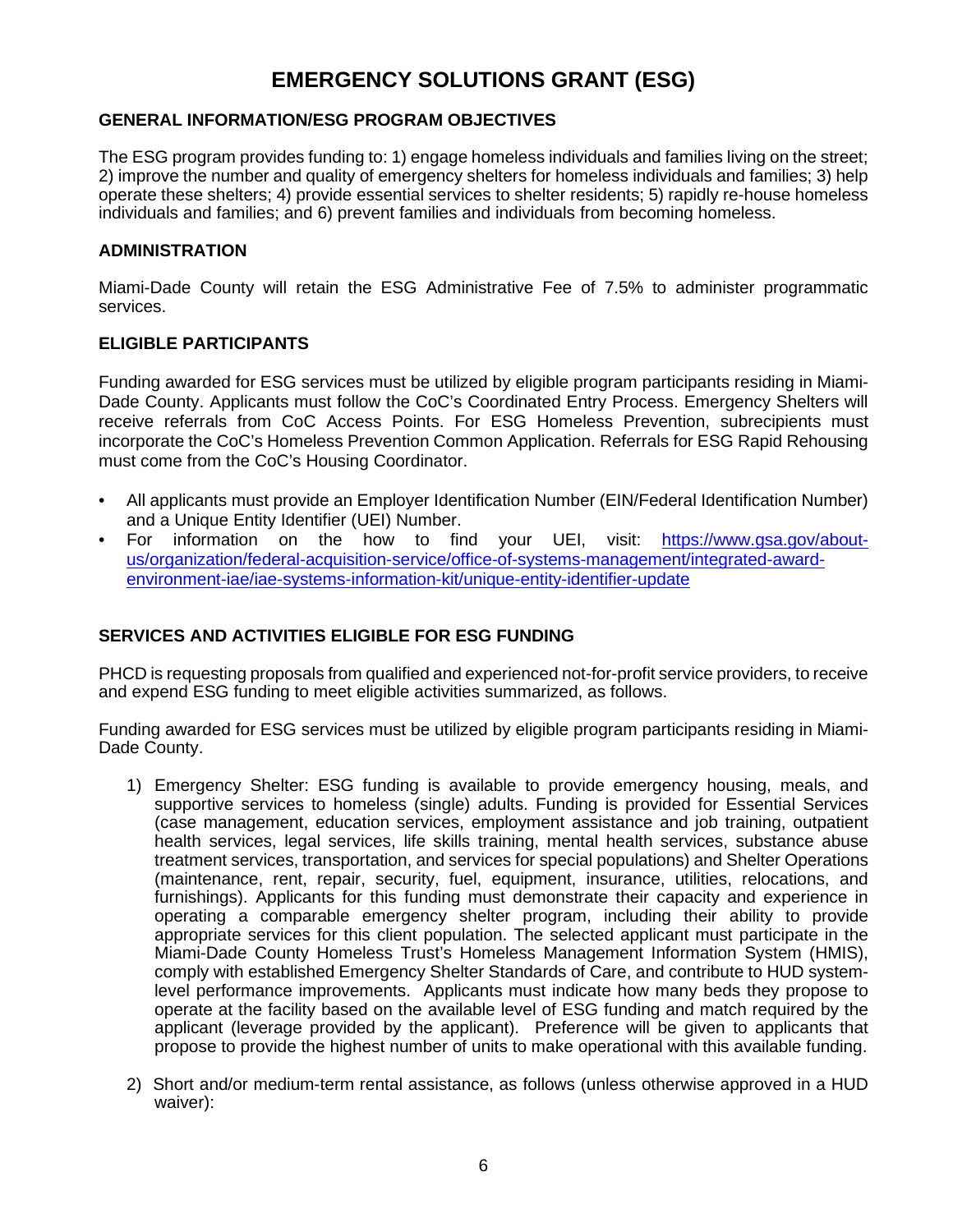- a) Rapid Re-Housing: This includes housing relocation and stabilization services and shortand/or medium-term rental assistance as necessary to help individuals or families living in homeless shelters or in places not meant for human habitation move as quickly as possible into permanent housing and achieve stability in that housing. Eligible costs also include utilities, rental application fees, security deposits, last month's rent, utility deposits and payments, moving costs, housing search and placement, housing stability case management, landlord-tenant mediation, tenant legal services, and credit repair.
- b) Homeless Prevention: This includes activities that provide housing relocation and stabilization services and short and/or medium term rental assistance as necessary to prevent the individuals of family is below 30 percent of median family income; or 2) assistance is necessary to help program participants regain stability in their current permanent housing and achieve stability in that housing. Eligible costs in this category include: utilities, rental application fees, security deposits, last month's rent, utility deposits and payments, moving costs, housing service and placement, housing stability case management, landlord tenant mediation, tenant legal services and credit repair.

The applicant(s) funded to provide the Homeless Prevention and Rapid Re-Housing activities will be required to participate in the Miami-Dade County Homeless Trust's Homeless Management Information System (HMIS), participate in the Continuum of Care Coordinated Entry process and abide by the Continuum of Care Rapid Rehousing Standards of Care adopted (and as may be amended) by the Miami-Dade County Homeless Trust.

While no specific amount is identified to be allocated specifically for either of these two short and/or medium term rental assistance categories, it is anticipated that no more than twenty-five percent (25%) of the total available allocation for short and/or medium term rental assistance will be provided for Homeless Prevention activities.

**There is a match requirement for ESG funding (24 CFR 576.201) that requires an equal amount of funds from cash or the following in-kind sources: new staff, volunteer time, the donation of materials and buildings, or the value of any lease on a building. The ESG match requirement will be provided by Miami-Dade Homeless Trust for the successful awardees.**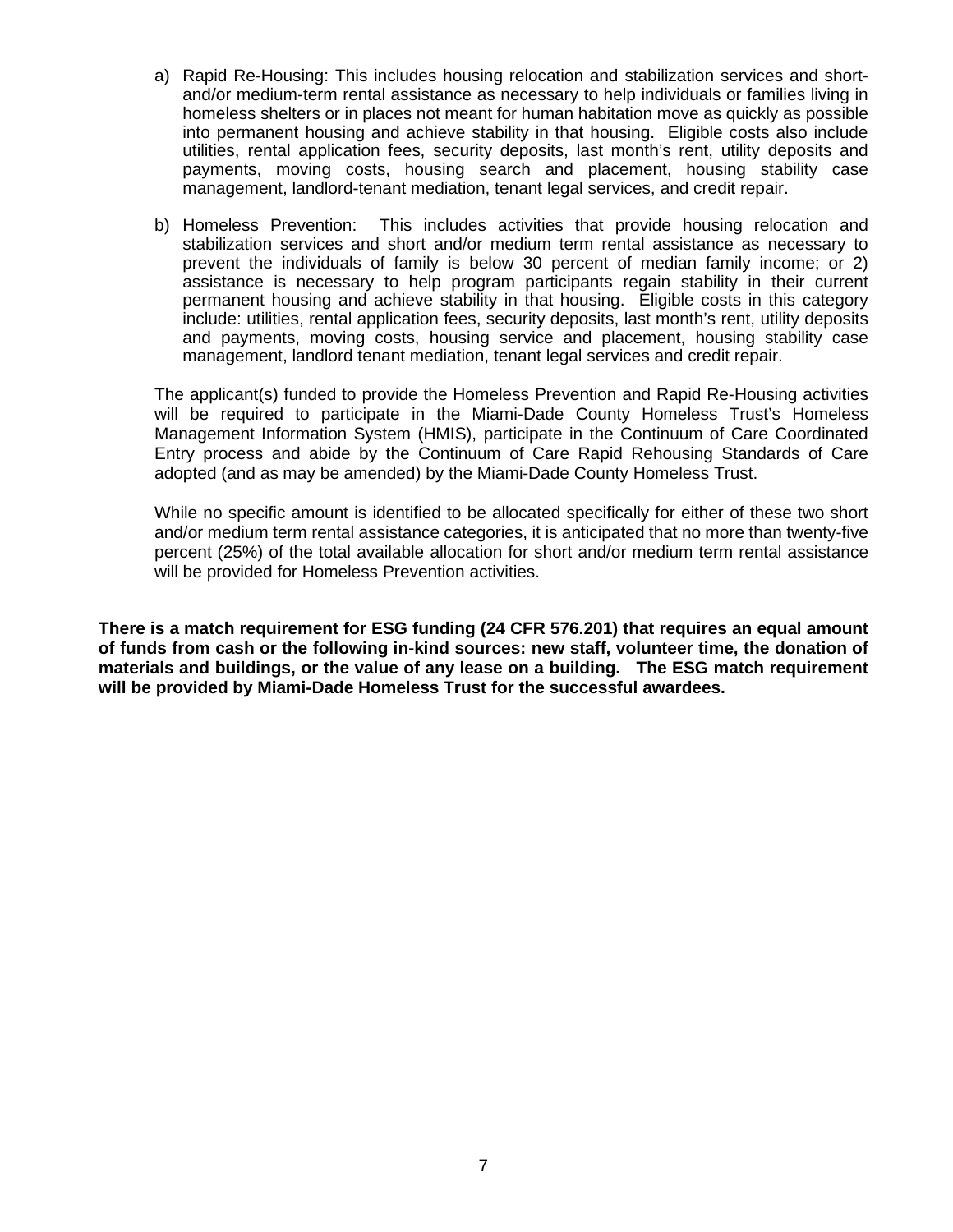## **HOMELESS PROGRAMS**

## **EMERGENCY SOLUTIONS GRANT (ESG) APPLICATIONS**

## **HOMELESS EMERGENCY SHELTER**

## **HOMELESS PREVENTION AND RAPID REHOUSING**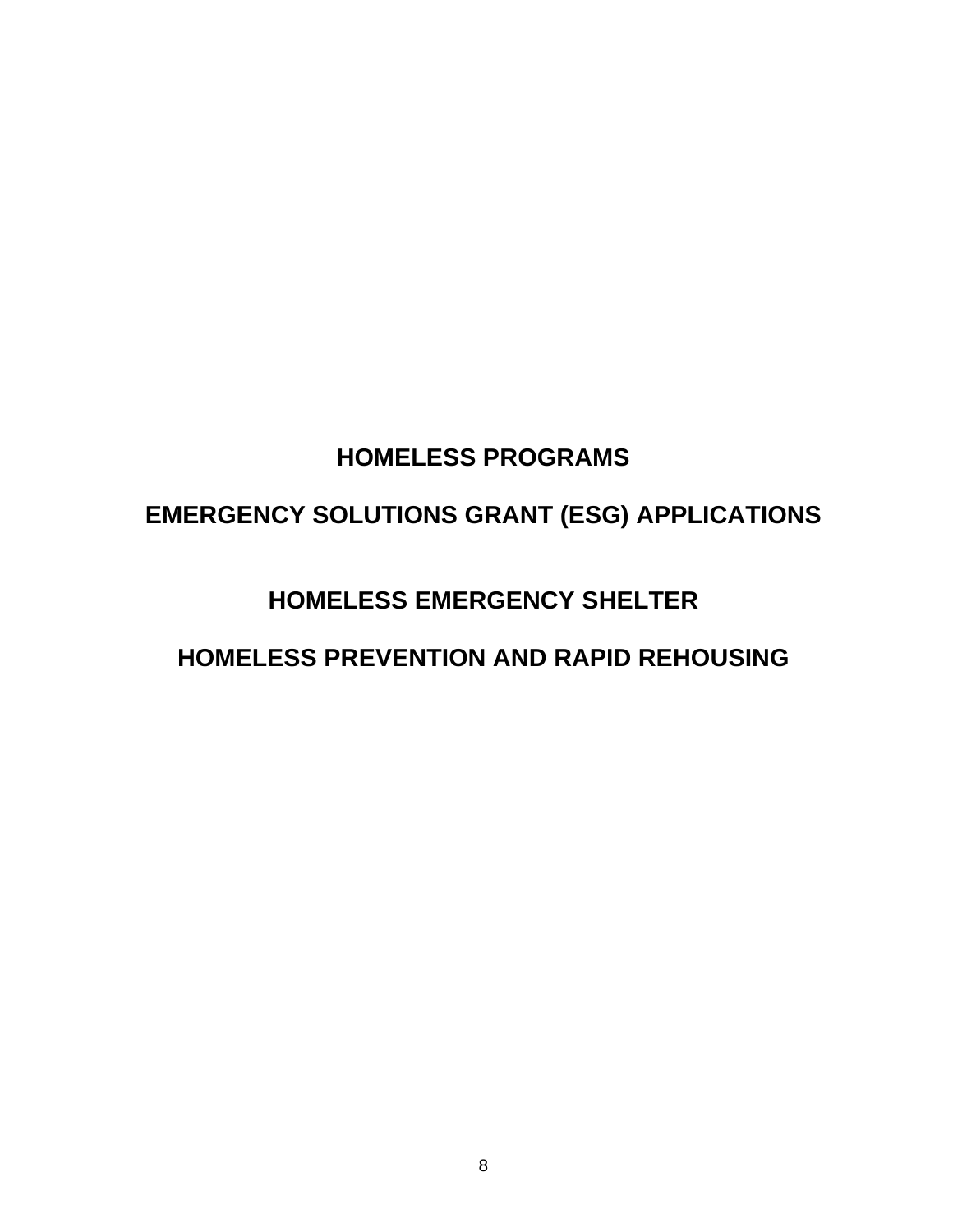### **APPLICATION COVER SHEET**

## **FY 2022 REQUEST FOR APPLICATION (RFA)**

| <b>Legal Name:</b>                                                                                                                                                                                                                                                                                                                                                                                                        |  |
|---------------------------------------------------------------------------------------------------------------------------------------------------------------------------------------------------------------------------------------------------------------------------------------------------------------------------------------------------------------------------------------------------------------------------|--|
|                                                                                                                                                                                                                                                                                                                                                                                                                           |  |
| Organization's Federal Tax or Employer Identification Number (TIN/EIN):                                                                                                                                                                                                                                                                                                                                                   |  |
| Organization's Unique Entity Identifier (UEI) # (Required):                                                                                                                                                                                                                                                                                                                                                               |  |
| To obtain a UEI #, please visit https://sam.gov                                                                                                                                                                                                                                                                                                                                                                           |  |
|                                                                                                                                                                                                                                                                                                                                                                                                                           |  |
|                                                                                                                                                                                                                                                                                                                                                                                                                           |  |
| <b>Developer/Applicant Mailing Address</b><br>the control of the control of the control of the control of the control of the control of                                                                                                                                                                                                                                                                                   |  |
| State                                                                                                                                                                                                                                                                                                                                                                                                                     |  |
| <b>ACTIVITY INFORMATION:</b>                                                                                                                                                                                                                                                                                                                                                                                              |  |
| <b>Activity Location/Address</b>                                                                                                                                                                                                                                                                                                                                                                                          |  |
|                                                                                                                                                                                                                                                                                                                                                                                                                           |  |
|                                                                                                                                                                                                                                                                                                                                                                                                                           |  |
| <b>Activity Description:</b>                                                                                                                                                                                                                                                                                                                                                                                              |  |
| Please use the following link to answer the questions below: https://gisweb.miamidade.gov/emaps/                                                                                                                                                                                                                                                                                                                          |  |
| County Commission District (s) where activity is located - Please circle District number(s) or Countywide<br>2<br>1<br>3<br>5<br>6<br>$\overline{7}$<br>8<br>9<br>10<br>11<br>12<br>13<br>Countywide<br>4                                                                                                                                                                                                                 |  |
| County Commission District (s) where clients reside - Please circle District number(s) or Countywide                                                                                                                                                                                                                                                                                                                      |  |
| 2<br>9<br>10<br>11<br>1<br>3<br>4<br>5<br>6<br>$\overline{7}$<br>8<br>12<br>13<br>Countywide                                                                                                                                                                                                                                                                                                                              |  |
| County Commission District (s) where developer/entity/applicant's business is located - Please circle District number(s)                                                                                                                                                                                                                                                                                                  |  |
| 2<br>3<br>$\overline{4}$<br>5<br>6<br>$\overline{7}$<br>8<br>9<br>10<br>11<br>12<br>13<br>1                                                                                                                                                                                                                                                                                                                               |  |
|                                                                                                                                                                                                                                                                                                                                                                                                                           |  |
| Is this Activity located within an Eligible Block Group? Yes ____ or No ____                                                                                                                                                                                                                                                                                                                                              |  |
|                                                                                                                                                                                                                                                                                                                                                                                                                           |  |
| Eligible Block Group vulnerability rank (see color code 0s in Attachment 1 map): [[[[[[[[[[[[[[[[[[[[[[[[]]]]]                                                                                                                                                                                                                                                                                                            |  |
| Funding Requested: Please provide the total amount of funding requested in the appropriate blank below.                                                                                                                                                                                                                                                                                                                   |  |
| <b>ESG Emergency Shelter</b>                                                                                                                                                                                                                                                                                                                                                                                              |  |
| $\begin{picture}(20,10) \put(0,0){\vector(1,0){100}} \put(15,0){\vector(1,0){100}} \put(15,0){\vector(1,0){100}} \put(15,0){\vector(1,0){100}} \put(15,0){\vector(1,0){100}} \put(15,0){\vector(1,0){100}} \put(15,0){\vector(1,0){100}} \put(15,0){\vector(1,0){100}} \put(15,0){\vector(1,0){100}} \put(15,0){\vector(1,0){100}} \put(15,0){\vector(1,0){100}} \$<br><b>ESG Homeless Prevention and Rapid Rehousing</b> |  |
|                                                                                                                                                                                                                                                                                                                                                                                                                           |  |
| Are you applying as a subrecipient or developer? (check one) _____________ Developer ______________ Sub-recipient                                                                                                                                                                                                                                                                                                         |  |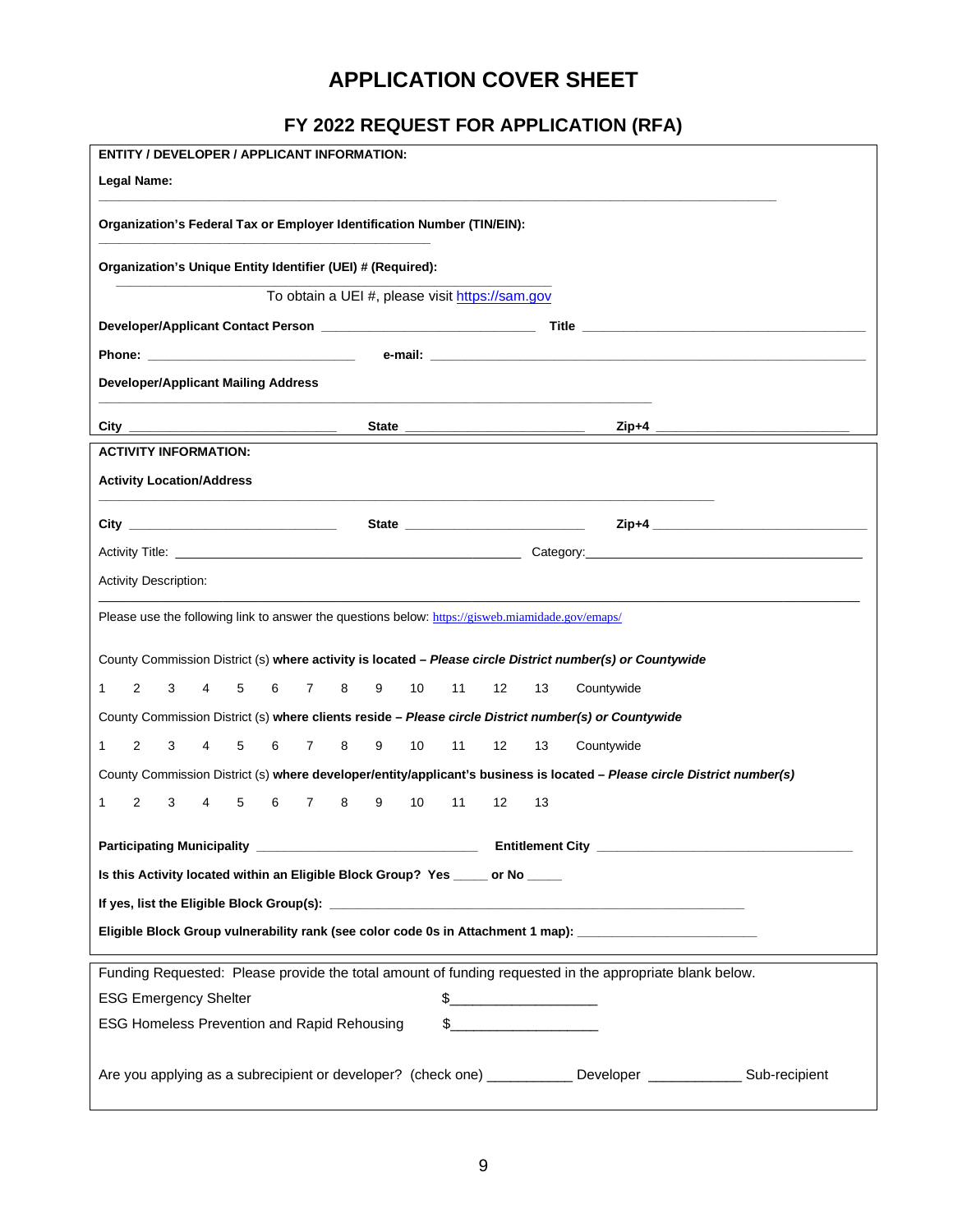### **AFFIDAVIT OF PREVIOUS CONTRACTUAL RELATIONSHIPS**

#### **(Only Agencies currently not receiving HOME, ESG, and/or McKinney Vento funding via Miami-Dade County must complete this form.)**

| 1.  | Has the applicant had any previous contractual relationship to provide services or develop housing?                                                                                                                                                                                                                                                                                        |                                     |
|-----|--------------------------------------------------------------------------------------------------------------------------------------------------------------------------------------------------------------------------------------------------------------------------------------------------------------------------------------------------------------------------------------------|-------------------------------------|
|     | $\Box$ Yes $\Box$ No                                                                                                                                                                                                                                                                                                                                                                       |                                     |
|     | If yes, please list name of organization, contract year, dollar amount, and Scope of Services.                                                                                                                                                                                                                                                                                             |                                     |
|     |                                                                                                                                                                                                                                                                                                                                                                                            |                                     |
|     |                                                                                                                                                                                                                                                                                                                                                                                            |                                     |
| 2.  | Have there been any previous monitoring reports for the contracts above?<br>$\Box$ Yes $\Box$ No                                                                                                                                                                                                                                                                                           |                                     |
|     | If yes, submit the last issued monitoring report from each funding organization identified in #1 above.                                                                                                                                                                                                                                                                                    |                                     |
| 3.  | Obtain the contact name and telephone number for each funding organization identified in #1 above and<br>contact him/her to ask the following questions (write responses on a separate page):                                                                                                                                                                                              |                                     |
| 4.  | Summarize your experience with the applicant concerning their performance under the contract:<br>Were invoices submitted on time and were they accurate?<br>a.<br>Did payments need to be expedited due to cash flow problems?<br>b.<br>Has management and staff been stable (i.e., high or low turnover rate)?<br>C.<br>Would you continue to contract with the applicant?<br>$d_{\cdot}$ |                                     |
|     | Are there any issues Miami-Dade County should be aware of (attach additional pages if necessary)?                                                                                                                                                                                                                                                                                          |                                     |
| BY: | <b>SIGNATURE OF AFFIANT</b>                                                                                                                                                                                                                                                                                                                                                                | 20<br><b>DATE</b>                   |
|     | PRINTED NAME AND TITLE OF AFFIANT                                                                                                                                                                                                                                                                                                                                                          | FEDERAL EMPLOYER IDENTIFICATION NO. |
|     | PRINTED NAME OF FIRM                                                                                                                                                                                                                                                                                                                                                                       | PRINT ADDRESS OF FIRM               |
|     | SUBSCRIBED AND SWORN TO (OR AFFIRMED) BEFORE ME THIS ________DAY OF _____________, 20____.                                                                                                                                                                                                                                                                                                 |                                     |
|     | HE/SHE IS ____ PERSONALLY KNOWN TO ME OR ____ HAS PRESENTED ____________________________ AS IDENTIFICATION.                                                                                                                                                                                                                                                                                |                                     |
|     | <b>SIGNATURE OF NOTARY</b>                                                                                                                                                                                                                                                                                                                                                                 | <b>SERIAL NUMBER</b>                |
|     | PRINTED/ STAMPED NAME OF NOTARY                                                                                                                                                                                                                                                                                                                                                            | <b>EXPIRATION DATE</b>              |
|     | NOTARY PUBLIC, STATE                                                                                                                                                                                                                                                                                                                                                                       |                                     |
|     | OF $\overline{\phantom{a} \phantom{a} \phantom{a}}$                                                                                                                                                                                                                                                                                                                                        |                                     |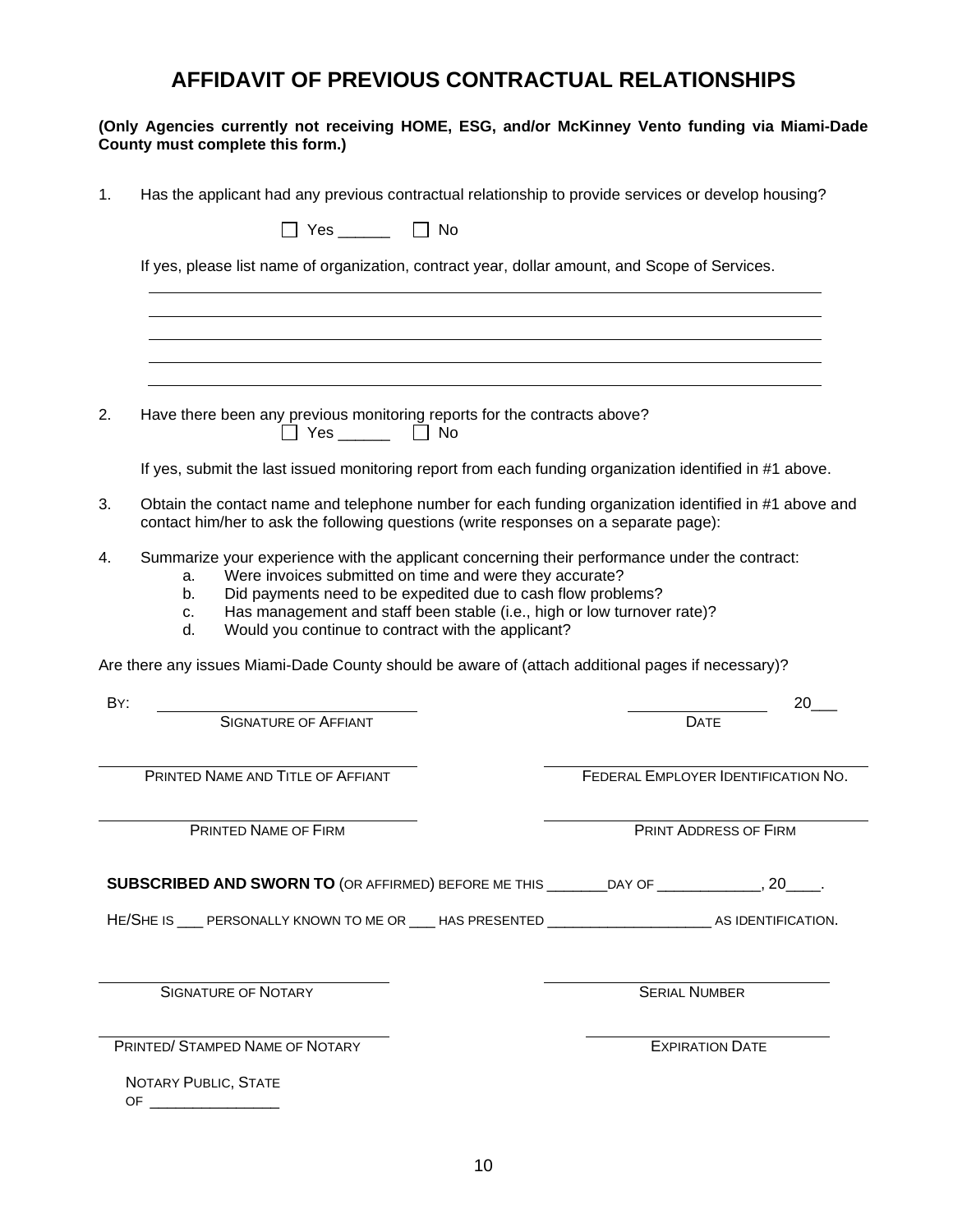

 **PUBLIC HOUSING AND COMMUNITY DEVELOPMENT**

#### **DUE DILIGENCE AFFIDAVIT**

| <b>Applicant Name:</b>   |  |
|--------------------------|--|
| <b>Address:</b>          |  |
| <b>Telephone Number:</b> |  |

Pursuant to Miami-Dade County Resolution No. R-630-13, the undersigned certifies, to the best of his or her knowledge and belief, that:

- 1. Within the past five (5) years, neither the Entity nor its directors, partners, principals, members or board members:
	- Have been sued by a funding source for breach of contract or failure to perform obligations under a contract;
	- Have been cited by a funding source for non-compliance or default under a contract;
	- Have been a defendant in a lawsuit based upon a contract with a funding source;
	- Have been charged with a crime that is unresolved at the time of signing this document; have been convicted at any time of a crime of fraud or bribery; or have been convicted at any time of a criminal act in connection with any County program.

Please list any matters which prohibit the Entity from making certifications required and explain how the matters are being resolved (use separate sheet if necessary):

| This is certified by my signature:                                                                      |                                             |      |  |
|---------------------------------------------------------------------------------------------------------|---------------------------------------------|------|--|
| Applicant's Signature                                                                                   | <b>Print Name</b>                           | Date |  |
| Subscribed and sworn to (or affirmed) before me this ______________ day of ________________, 20_____ by |                                             |      |  |
| He/she is personally known to me or has presented                                                       |                                             |      |  |
|                                                                                                         |                                             |      |  |
| (Print or Stamp of Notary):                                                                             |                                             |      |  |
| Notary Public - State of ______________                                                                 | Notary Seal:                                |      |  |
|                                                                                                         | This material is available in an accessible |      |  |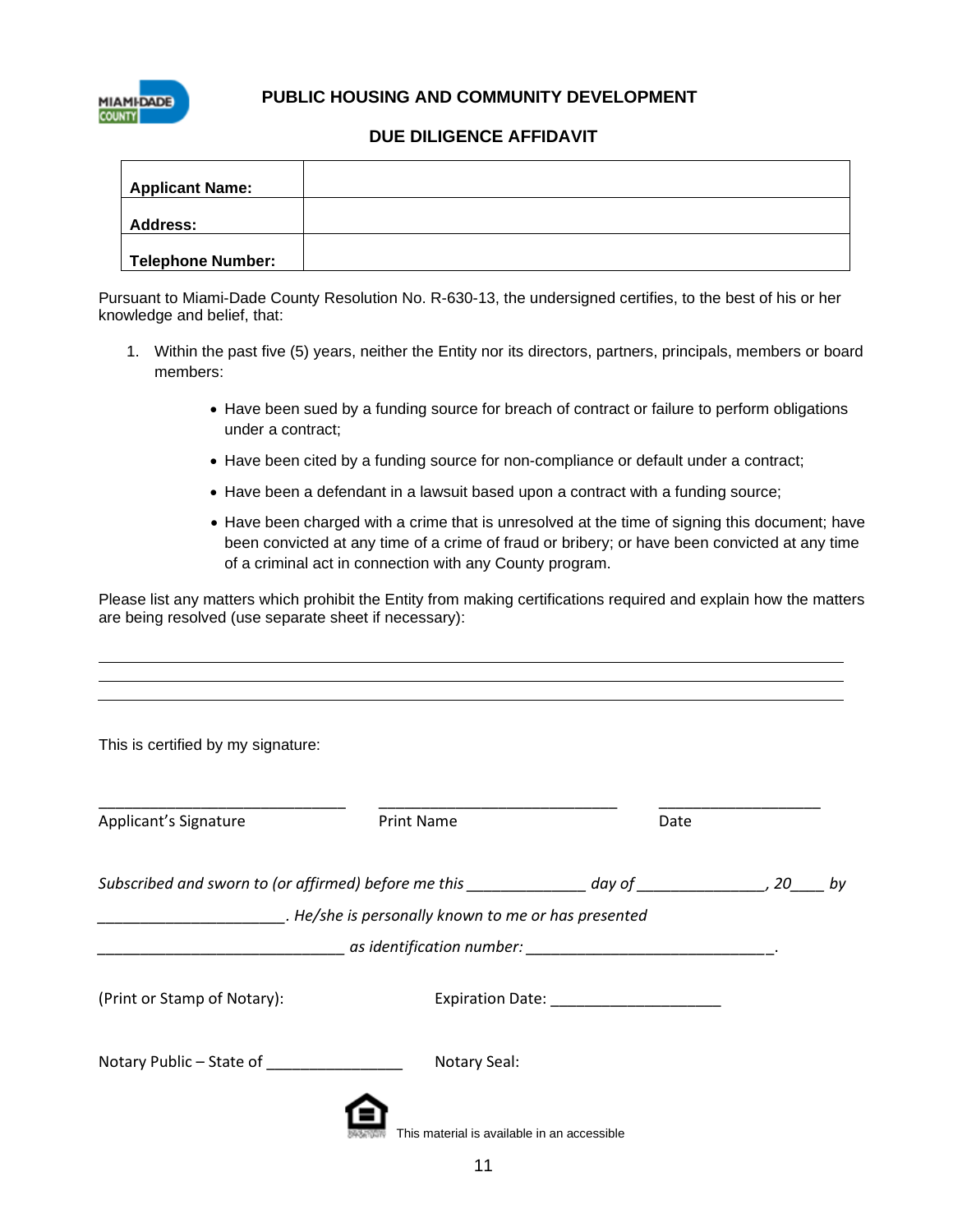## **ESG HOMELESS PREVENTION/RAPID REHOUSING**

**FORM 1**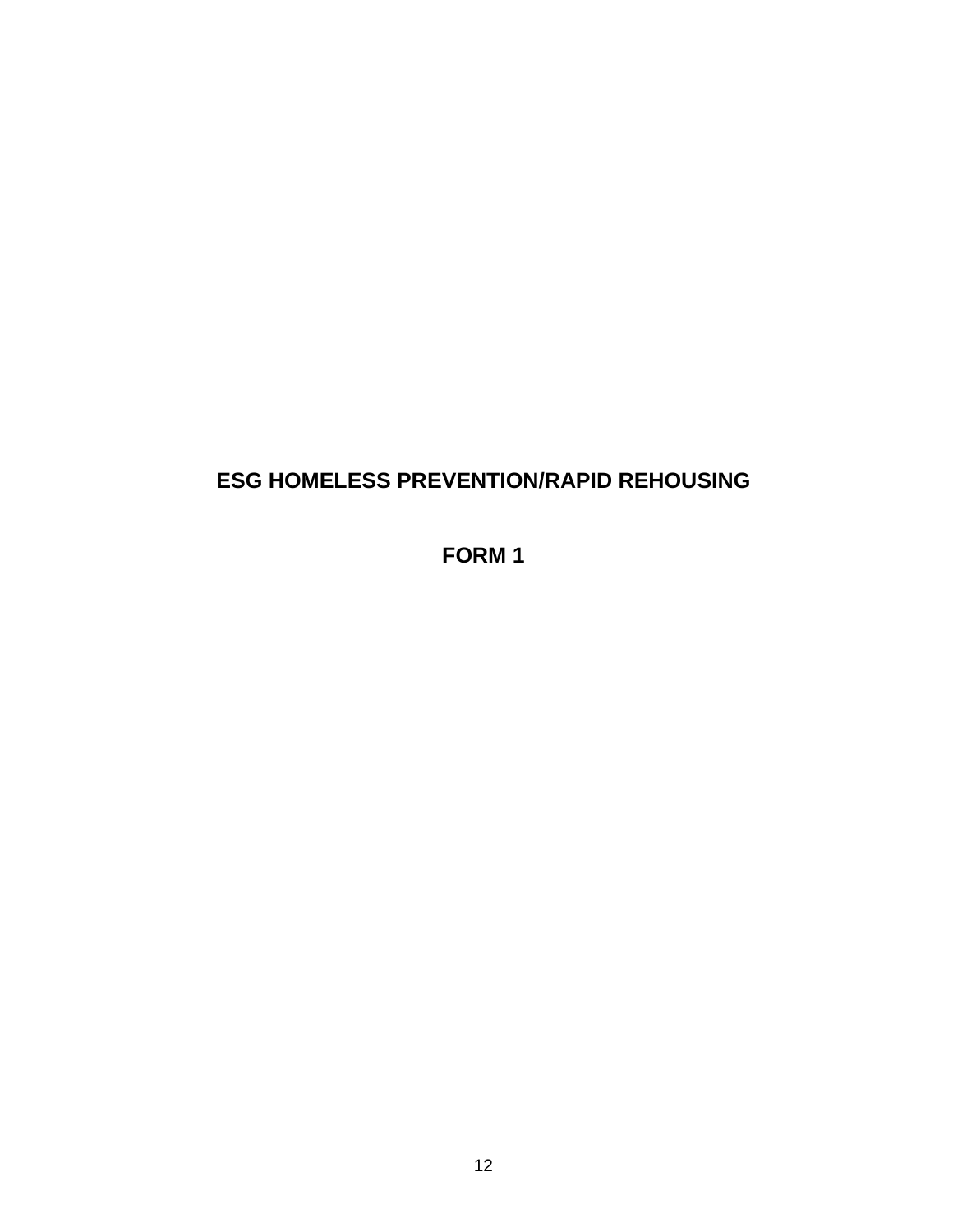### **ESG EMERGENCY SHELTER APPLICATION AND SCORING CRITERIA PAGE 1 OF 6 (Attachment ESG-1)**

| <b>APPLICANT'S LEGAL NAME:</b>             |                |
|--------------------------------------------|----------------|
| <b>ADDRESS (MAIN OFFICE):</b>              |                |
| <b>EXECUTIVE DIRECTOR:</b>                 |                |
| <b>CONTACT PERSON:</b>                     |                |
| <b>PHONE:</b>                              | <b>E-MAIL:</b> |
| <b>PROJECT</b><br><b>NAME:</b>             |                |
| <b>PROPOSED PROJECT</b><br><b>ADDRESS:</b> |                |

#### **SECTION A. ORGANIZATIONAL QUALIFICATIONS, HISTORY, AND STRUCTURE – UP TO 40 POINTS**

- 1. In narrative form, please briefly describe your organization's main purpose/mission, and its history of providing services and/or housing in this community, including specifically the types of services (e.g., prevention, educational, employment, etc.), the number of locations, and the number of persons served.
- 2. Describe your entity's experience in providing services specifically to the population to be served by the proposed project, including past experience in operating housing/providing services similar to that proposed. Describe past experience of applicant in maximizing partnerships with partners/providers both a) inside and b) outside of the Continuum of Care (CoC) to stably house and/or ensure housing retention for clients. Please attach evidence of formal partnerships, such as a Memorandums of Understanding.
- 3. Describe the experience of staff providing substantive supportive services, including experience of applicant in linking clients to mainstream benefits and services (Food Stamps, SSI/SSDI, Medicaid, TANF, Substance Abuse and Mental Health Services, Employment, etc.).
- 4. Describe your entity's specific experience serving homeless persons. Indicate what types housing/services you currently provide:

| Type                        | #Of Beds/Units | <b>Years of Experience</b> | <b>Type of Project</b><br>(Leased or Owned<br><b>Building, etc.)</b> |
|-----------------------------|----------------|----------------------------|----------------------------------------------------------------------|
| <b>Emergency Housing</b>    |                |                            |                                                                      |
| <b>Transitional Housing</b> |                |                            |                                                                      |
| <b>Permanent Housing</b>    |                |                            |                                                                      |
| Rapid Re-housing            |                |                            |                                                                      |
| Homeless Prevention         |                |                            |                                                                      |
| Support Services Only       | N/A            |                            |                                                                      |

- 5. Indicate the total number of persons served by your program in the last year.
- 6. Indicate the average daily population for all programs and for homeless programs.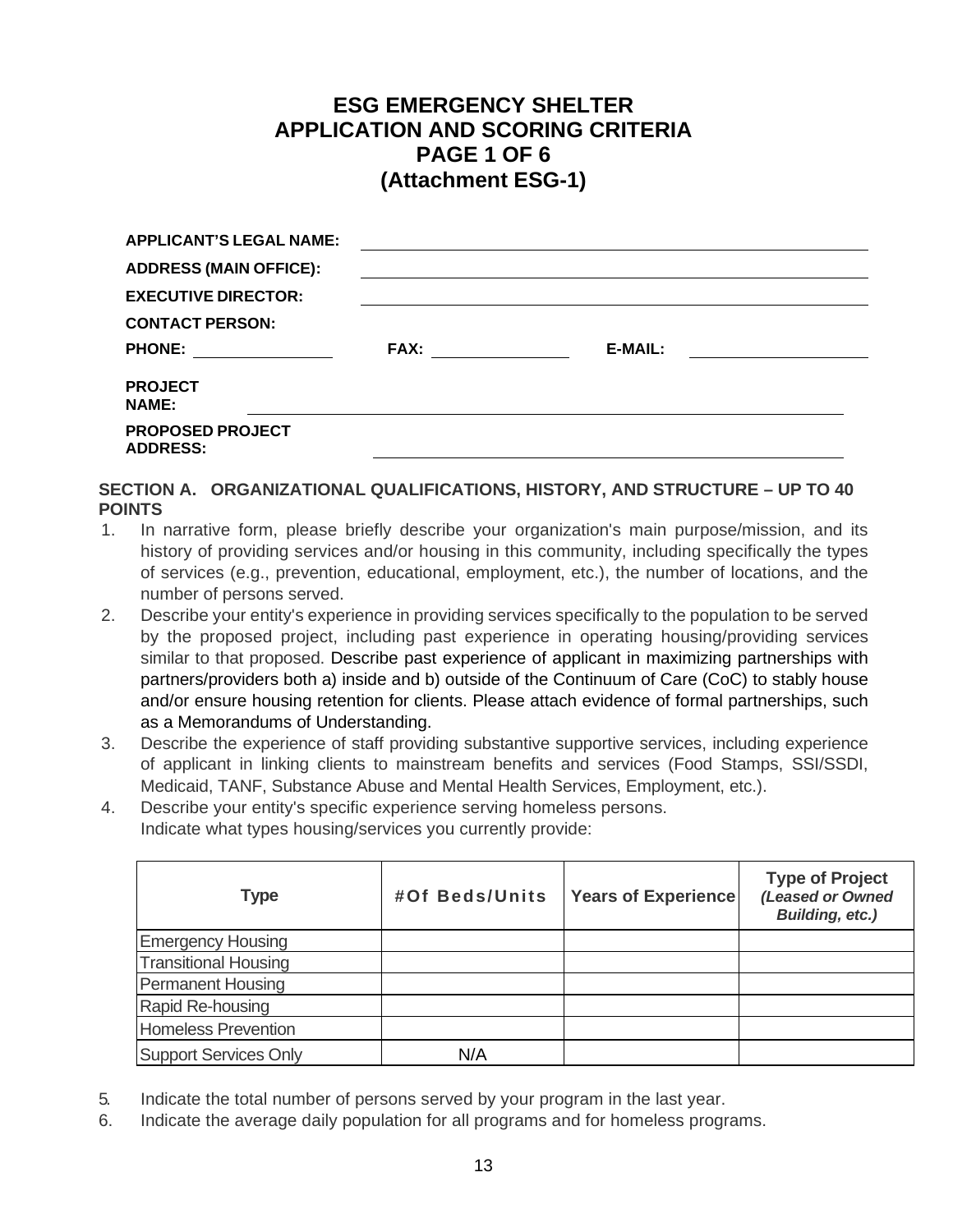### **ESG EMERGENCY SHELTER PAGE 2 OF 6 (Attachment ESG-1)**

- 7. What are the organization's total sources of funding (provide source as well as amounts)?
- 8. What is the organization's total annual operating budget? What is the entity's fiscal year?
- 9. Describe how the proposed project will supplement your current programs and the Organization's capacity to administer this additional program.
- 10. For ES projects, describe and enclose any licensure requirements that have been met by your entity and/or key members of your proposed/current program staff including building occupational licenses, professional licenses, and state licenses, etc.
- 11. Provide resumes and/or job descriptions for principal staff.
- 12. Describe your entity's procedures for assuring that all individuals (including formerly homeless/homeless persons) are encouraged to accept employment in your entity regardless of race, ethnicity, gender, disability, or sexual orientation.
- 13. Describe your entity's experience in entering and maintaining client level and performance data in a management information system.
- 14. Describe your agencies racial equity plan and efforts to promote equity in services provided.
- 15. Describe how your agency adjusted its coordinated entry system to account for rapid changes related to the onset and continuation of the COVID-19 pandemic.

#### **SECTION B. TARGET POPULATION – UP TO 20 POINTS**

Describe the targeted population (families or singles; if singles: men, women, coed, etc.; chronically homeless). Maximum points awarded for projects serving homeless households meeting HUD's definition for chronic homeless.

#### **SECTION C. PROJECT NARRATIVE – UP TO 30 POINTS**

- 1. Describe the project proposed for funding. Answer the following questions in narrative form, in no more than four (4) single-spaced pages. The narrative must include a service coordination component which describes how your project facilitates the availability of and access to an appropriate array of services and resources that promote quality of life for and housing retention of homeless residents. The narrative should fully describe how service coordination would be provided from the project. ESG applicants must specify how many beds will be offered based on the available funding and the target population to be served (e.g., men, women). Include the following information:
	- a. Describe the type of housing program. Type of service (emergency shelter, permanent housing and model/approach, i.e., Housing First, safe haven).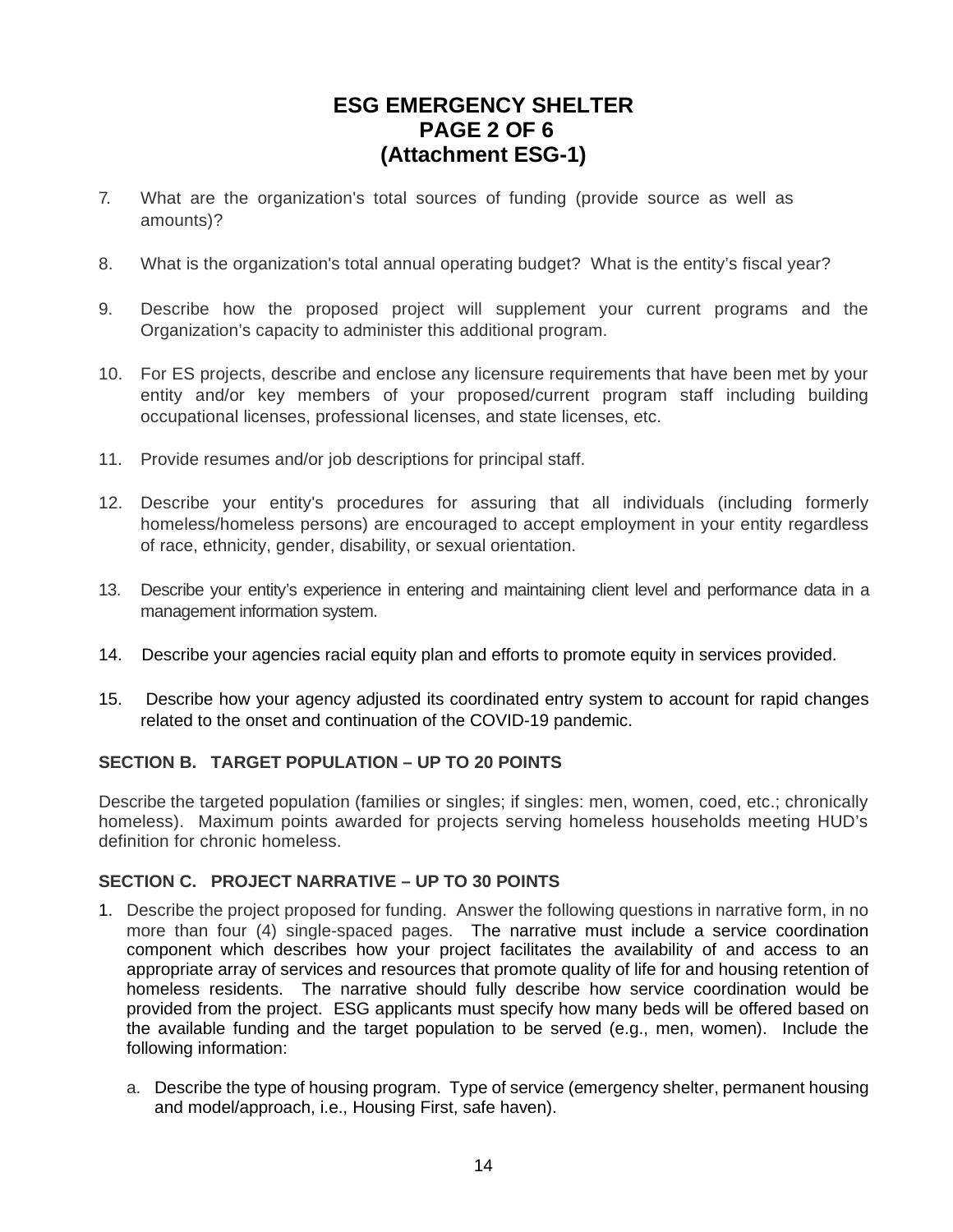### **ESG EMERGENCY SHELTER PAGE 3 OF 6 (Attachment ESG-1)**

- b. Describe how client housing plans are created and the services to be provided (housing navigation, case management, substance abuse treatment, and/or mental health services, etc.) both on-site and off-site. Describe who will be providing the services (e.g., your entity, subcontracted to other providers, etc.) including specifically how the following services are provided (as applicable): education, independent living skills, vocational/employment training, and permanent housing placement assistance or retention. Please describe in detail the model that you will apply to the project and expected outcomes based on existing evidence-based evaluation(s) of the model. Describe case management services provided to help households address barriers that prevent access to or stability in housing including obtaining essential documentation such as a Birth Certificate, State ID/Driver's License, addressing credit history, debt issues, explaining lease agreements, navigating transportation issues and family conflicts).
- c. Describe how such services will be funded for the period of restricted use as homeless housing (if applicable).
- d. Describe the referral, intake, and orientation process and how it is linked with the coordinated intake and assessment process including eligibility criteria for your program (as well as restrictions such as family size, age, etc.). Fully describe the case management services offered in the narrative including client-centered strength-based approach; frequency/duration of case management (one-on-one, daily, etc.); links to other services; how clients are prepared for independent living; how clients are assisted in obtaining employment; and permanent housing or retention, etc. Describe how intake and on-going services are low barrier following the Housing First approach.
- e. Describe the schedule of hours for the proposed/currently provided services and the level of site supervision and client interaction.
- f. Describe the amount of staff that will be/are providing services including the staff to client ratio and whether staff is already on board or if recruitment is required. Provide a gender/ethnic breakdown of staff including languages spoken.
- g. For projects participating in HMIS or equivalent database: Provide an Annual Progress Report for similar projects between January 1, 2022 and December 31, 2022 to reflect achievement of HUD priorities (1) expedited access to housing; (2) exits to permanent housing; (3) employment and income growth; (4) program fiscal utilization. For proposals that are new to the CoC and do not have an HMIS record or equivalent, respondents may submit: (1) a record of system performance from an equivalent database that is validated by a third party payer, and (2) a compelling explanation of the agency's connections to this community which positions them to serve homeless households considering the HUD priorities and achievement of HUD System Performance Measures.
- 2. Describe how you will ensure the participation of program participants in program design and the manner in which you will/currently ensure a client's right to courteous, fair, and respectful treatment.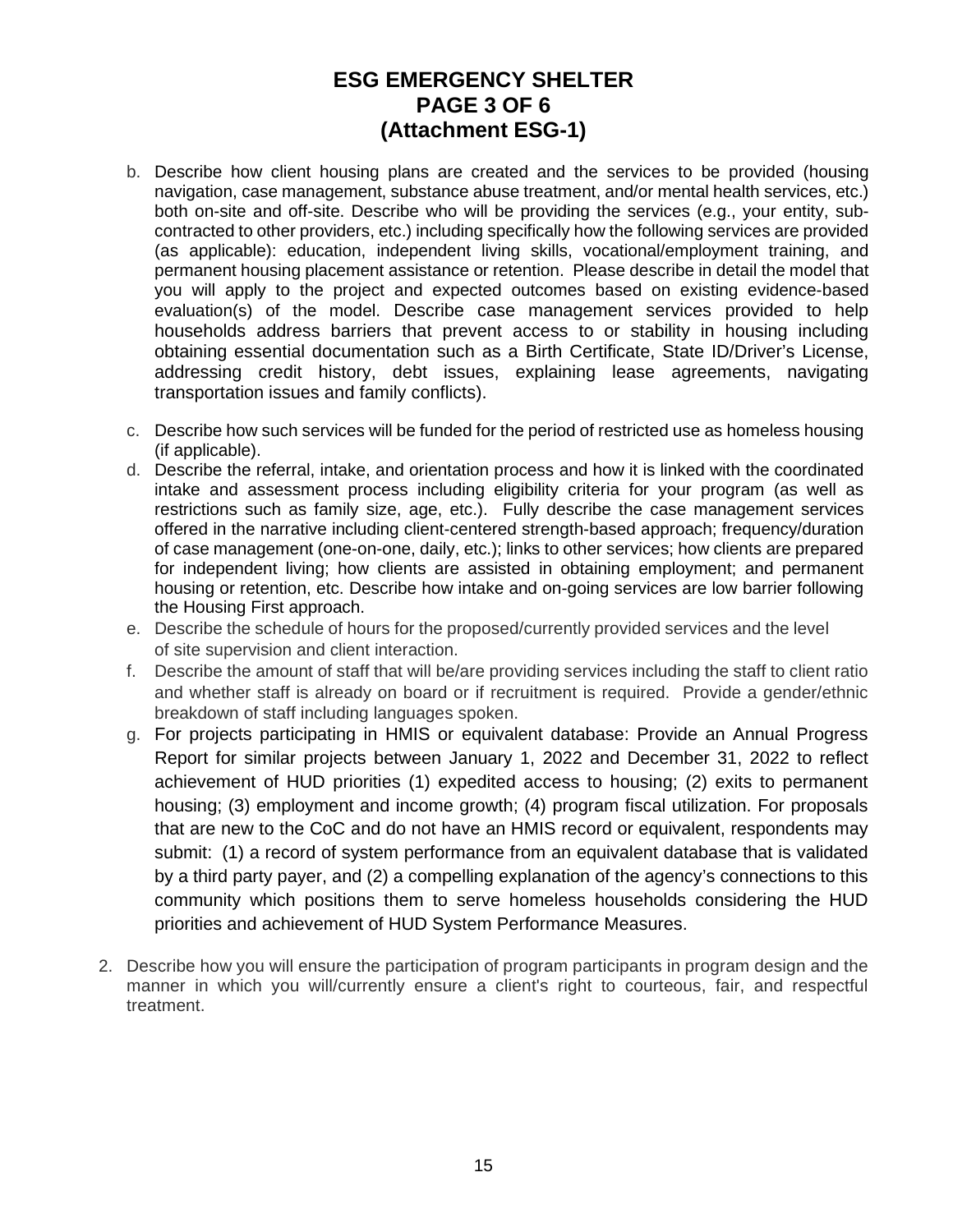### **ESG EMERGENCY SHELTER PAGE 4 OF 6 (Attachment ESG-1A)**

### **Section D. Budget and Budget Narrative**

- 1. Complete the budget and narrative provided as Attachment ESG-1A. The template has three (3) tabs.
- 2. The budget narrative must describe the amount of match provided and sources.

### **RRH Tab**

| <b>HUD Paid</b><br>Unit Size # of Units Rent<br>Months Total Request<br>0<br>\$<br>\$<br>1<br>\$<br>2<br>\$<br>3<br>\$<br>\$<br>4<br>5<br>0<br><b>Support Services</b><br><b>Activity</b><br><b>Description</b><br><b>Item Total</b><br># of Rental Application Fees<br><b>Application Fees</b><br># of households calculated at \$<br><b>Security Deposits</b><br>and Last Month's<br>per household<br>truck rental or hiring a moving<br>company calculated at \$ &<br>temporary storage fees for up to 3<br><b>Moving Costs</b><br><b>Utility Deposits</b><br>gas, electric, water, and sewage<br>24 months, including up to 6 months<br>of utility payments in arrears<br>calculated at \$___ for __# of<br><b>Recurring Utilities</b> | <b>Rental Assistance</b> |  |  |  |
|--------------------------------------------------------------------------------------------------------------------------------------------------------------------------------------------------------------------------------------------------------------------------------------------------------------------------------------------------------------------------------------------------------------------------------------------------------------------------------------------------------------------------------------------------------------------------------------------------------------------------------------------------------------------------------------------------------------------------------------------|--------------------------|--|--|--|
|                                                                                                                                                                                                                                                                                                                                                                                                                                                                                                                                                                                                                                                                                                                                            |                          |  |  |  |
|                                                                                                                                                                                                                                                                                                                                                                                                                                                                                                                                                                                                                                                                                                                                            |                          |  |  |  |
|                                                                                                                                                                                                                                                                                                                                                                                                                                                                                                                                                                                                                                                                                                                                            |                          |  |  |  |
|                                                                                                                                                                                                                                                                                                                                                                                                                                                                                                                                                                                                                                                                                                                                            |                          |  |  |  |
|                                                                                                                                                                                                                                                                                                                                                                                                                                                                                                                                                                                                                                                                                                                                            |                          |  |  |  |
|                                                                                                                                                                                                                                                                                                                                                                                                                                                                                                                                                                                                                                                                                                                                            |                          |  |  |  |
|                                                                                                                                                                                                                                                                                                                                                                                                                                                                                                                                                                                                                                                                                                                                            |                          |  |  |  |
|                                                                                                                                                                                                                                                                                                                                                                                                                                                                                                                                                                                                                                                                                                                                            |                          |  |  |  |
|                                                                                                                                                                                                                                                                                                                                                                                                                                                                                                                                                                                                                                                                                                                                            |                          |  |  |  |
|                                                                                                                                                                                                                                                                                                                                                                                                                                                                                                                                                                                                                                                                                                                                            |                          |  |  |  |
|                                                                                                                                                                                                                                                                                                                                                                                                                                                                                                                                                                                                                                                                                                                                            |                          |  |  |  |
|                                                                                                                                                                                                                                                                                                                                                                                                                                                                                                                                                                                                                                                                                                                                            |                          |  |  |  |
|                                                                                                                                                                                                                                                                                                                                                                                                                                                                                                                                                                                                                                                                                                                                            |                          |  |  |  |
|                                                                                                                                                                                                                                                                                                                                                                                                                                                                                                                                                                                                                                                                                                                                            |                          |  |  |  |
|                                                                                                                                                                                                                                                                                                                                                                                                                                                                                                                                                                                                                                                                                                                                            |                          |  |  |  |
|                                                                                                                                                                                                                                                                                                                                                                                                                                                                                                                                                                                                                                                                                                                                            |                          |  |  |  |
|                                                                                                                                                                                                                                                                                                                                                                                                                                                                                                                                                                                                                                                                                                                                            |                          |  |  |  |
|                                                                                                                                                                                                                                                                                                                                                                                                                                                                                                                                                                                                                                                                                                                                            |                          |  |  |  |
|                                                                                                                                                                                                                                                                                                                                                                                                                                                                                                                                                                                                                                                                                                                                            |                          |  |  |  |
|                                                                                                                                                                                                                                                                                                                                                                                                                                                                                                                                                                                                                                                                                                                                            |                          |  |  |  |
|                                                                                                                                                                                                                                                                                                                                                                                                                                                                                                                                                                                                                                                                                                                                            |                          |  |  |  |
| calculated at \$________ base salary<br><b>Housing Stability</b>                                                                                                                                                                                                                                                                                                                                                                                                                                                                                                                                                                                                                                                                           |                          |  |  |  |
| $+$ \$<br><b>Case Management</b>                                                                                                                                                                                                                                                                                                                                                                                                                                                                                                                                                                                                                                                                                                           |                          |  |  |  |
| calculated at \$_______ base salary<br><b>Housing Search &amp;</b>                                                                                                                                                                                                                                                                                                                                                                                                                                                                                                                                                                                                                                                                         |                          |  |  |  |
| placement<br>$+5$<br>_ Fringe                                                                                                                                                                                                                                                                                                                                                                                                                                                                                                                                                                                                                                                                                                              |                          |  |  |  |
| # of households calculated at \$                                                                                                                                                                                                                                                                                                                                                                                                                                                                                                                                                                                                                                                                                                           |                          |  |  |  |
| per household<br><b>Legal Services</b>                                                                                                                                                                                                                                                                                                                                                                                                                                                                                                                                                                                                                                                                                                     |                          |  |  |  |
| # of households calculated at \$                                                                                                                                                                                                                                                                                                                                                                                                                                                                                                                                                                                                                                                                                                           |                          |  |  |  |
| <b>Mediation</b><br>per household                                                                                                                                                                                                                                                                                                                                                                                                                                                                                                                                                                                                                                                                                                          |                          |  |  |  |
| <b>Credit counseling, household</b>                                                                                                                                                                                                                                                                                                                                                                                                                                                                                                                                                                                                                                                                                                        |                          |  |  |  |
| budgeting, accessing a free personal                                                                                                                                                                                                                                                                                                                                                                                                                                                                                                                                                                                                                                                                                                       |                          |  |  |  |
| <b>Credit Repair</b><br>credit report & resolving credit                                                                                                                                                                                                                                                                                                                                                                                                                                                                                                                                                                                                                                                                                   |                          |  |  |  |
| supplies calculated at \$__ + work-                                                                                                                                                                                                                                                                                                                                                                                                                                                                                                                                                                                                                                                                                                        |                          |  |  |  |
| related cell phone calculated at \$                                                                                                                                                                                                                                                                                                                                                                                                                                                                                                                                                                                                                                                                                                        |                          |  |  |  |
| <b>Staff Costs</b><br>+ staff mileage calculated at \$                                                                                                                                                                                                                                                                                                                                                                                                                                                                                                                                                                                                                                                                                     |                          |  |  |  |
| & Habitability Inspection calculated at                                                                                                                                                                                                                                                                                                                                                                                                                                                                                                                                                                                                                                                                                                    |                          |  |  |  |
| \$ per household<br><b>Inspections</b>                                                                                                                                                                                                                                                                                                                                                                                                                                                                                                                                                                                                                                                                                                     |                          |  |  |  |
|                                                                                                                                                                                                                                                                                                                                                                                                                                                                                                                                                                                                                                                                                                                                            |                          |  |  |  |
| s<br>Total                                                                                                                                                                                                                                                                                                                                                                                                                                                                                                                                                                                                                                                                                                                                 |                          |  |  |  |

| Total<br><b>Total Request</b> |  |
|-------------------------------|--|
|                               |  |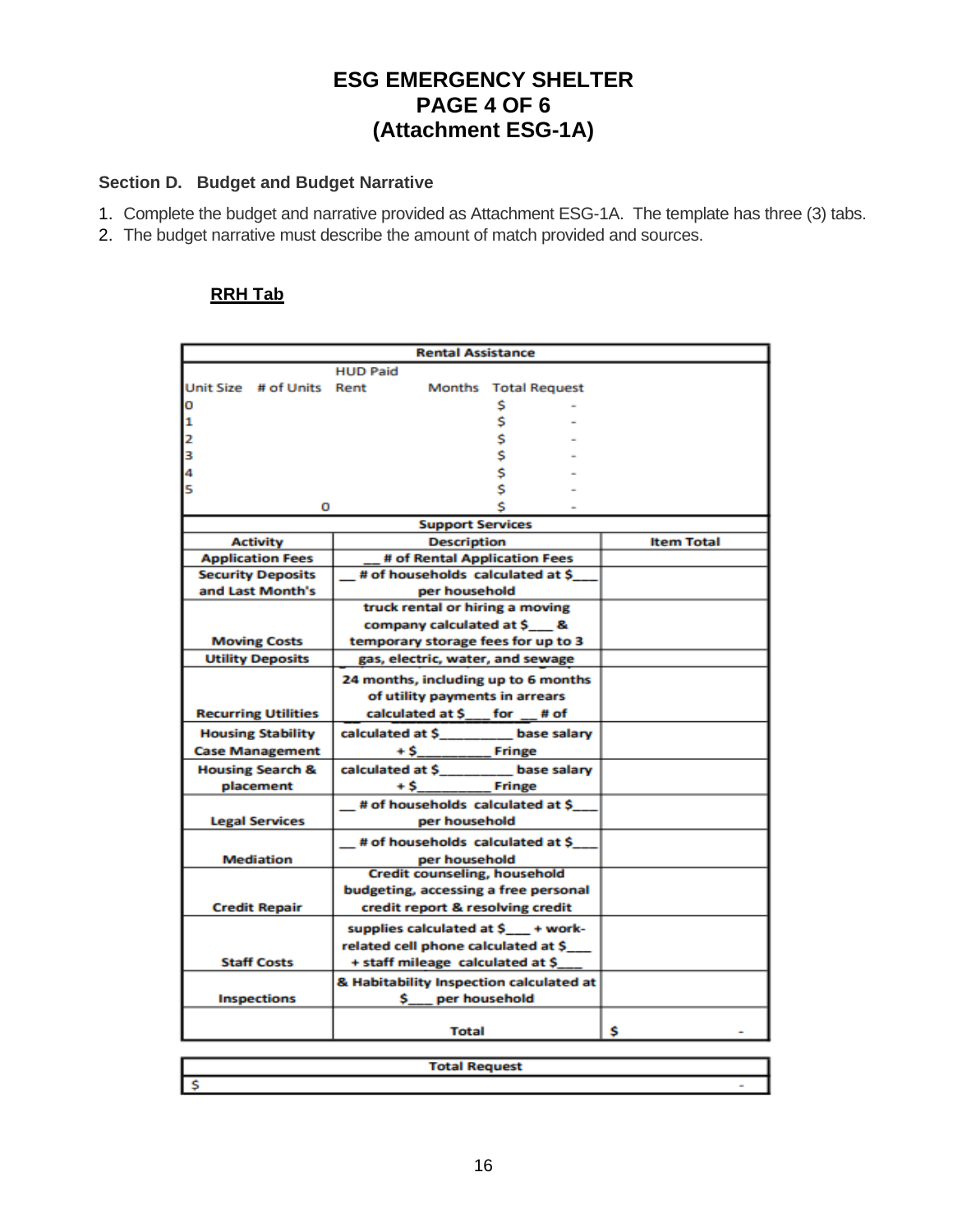### **ESG EMERGENCY SHELTER PAGE 5 OF 6 (Attachment ESG-1A)**

### **ES Tab**

|                             | <b>Support Services</b>                                |                   |
|-----------------------------|--------------------------------------------------------|-------------------|
| <b>Activity</b>             | <b>Description</b>                                     | <b>Item Total</b> |
|                             | <b>Position calculated at</b><br><b>FTE</b>            |                   |
| <b>Case Management</b>      | s<br>base salary + \$<br>Fringe                        |                   |
|                             | Add a detailed explanation of how you came up with the |                   |
| <b>Child Care</b>           | item total                                             |                   |
| <b>Education Services</b>   | Add a detailed explanation of how you came up with the |                   |
| and Job Training            | item total                                             |                   |
| <b>Out-patient Health</b>   | Add a detailed explanation of how you came up with the |                   |
| <b>Services</b>             | item total                                             |                   |
|                             | Add a detailed explanation of how you came up with the |                   |
| <b>Legal Services</b>       | item total                                             |                   |
|                             | Add a detailed explanation of how you came up with the |                   |
| <b>Life Skills Training</b> | item total                                             |                   |
| <b>Mental Health</b>        | Add a detailed explanation of how you came up with the |                   |
| <b>Services</b>             | item total                                             |                   |
| <b>Substance Abuse</b>      | Add a detailed explanation of how you came up with the |                   |
| <b>Treatment Services</b>   | item total                                             |                   |
|                             | Add a detailed explanation of how you came up with the |                   |
| <b>Transportation</b>       | item total                                             |                   |
| <b>Services for Special</b> | Add a detailed explanation of how you came up with the |                   |
| <b>Populations</b>          | item total                                             |                   |
|                             |                                                        |                   |
|                             | <b>Total</b>                                           | Ś                 |

|                           | <b>Operations</b>                                      |                   |  |
|---------------------------|--------------------------------------------------------|-------------------|--|
| <b>Activity</b>           | <b>Description</b>                                     | <b>Item Total</b> |  |
|                           | Add a detailed explanation of how you came up with the |                   |  |
| <b>Maintenance</b>        | item total                                             |                   |  |
|                           | Add a detailed explanation of how you came up with the |                   |  |
| Rent                      | item total                                             |                   |  |
|                           | Add a detailed explanation of how you came up with the |                   |  |
| Repair                    | item total                                             |                   |  |
|                           | Add a detailed explanation of how you came up with the |                   |  |
| <b>Security</b>           | item total                                             |                   |  |
|                           | Add a detailed explanation of how you came up with the |                   |  |
| Fuel                      | item total                                             |                   |  |
|                           | Add a detailed explanation of how you came up with the |                   |  |
| Equipment                 | item total                                             |                   |  |
|                           | Add a detailed explanation of how you came up with the |                   |  |
| Insurance                 | item total                                             |                   |  |
|                           | Add a detailed explanation of how you came up with the |                   |  |
| <b>Utilities</b>          | item total                                             |                   |  |
|                           | Add a detailed explanation of how you came up with the |                   |  |
| Food                      | item total                                             |                   |  |
|                           | Add a detailed explanation of how you came up with the |                   |  |
| <b>Furnishings</b>        | item total                                             |                   |  |
| <b>Supplies needed to</b> | Add a detailed explanation of how you came up with the |                   |  |
| operate shelter           | item total                                             |                   |  |
|                           |                                                        |                   |  |
|                           | <b>Total</b>                                           | s                 |  |
|                           |                                                        |                   |  |
| <b>Total Request</b>      |                                                        |                   |  |
|                           |                                                        |                   |  |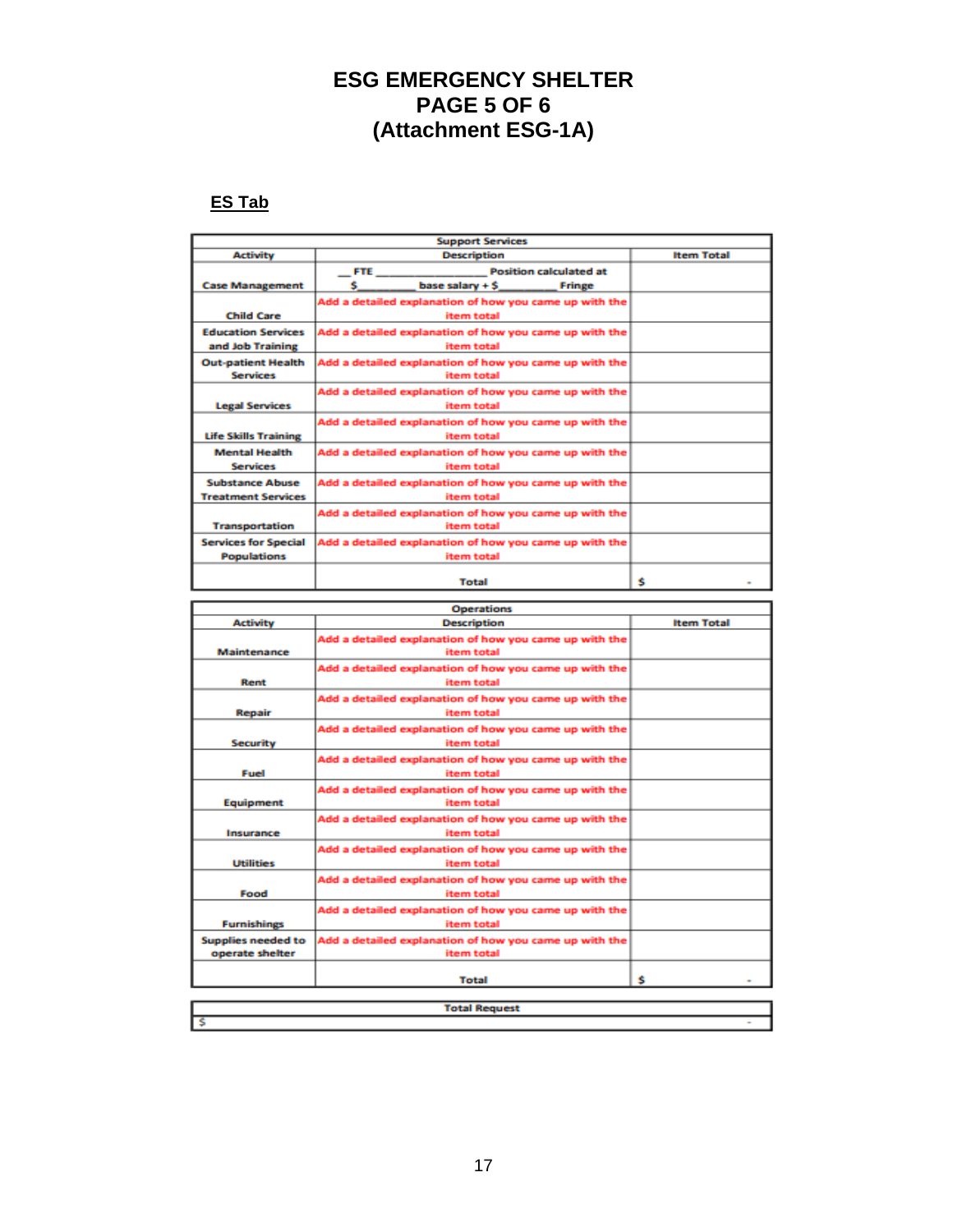### **ESG EMERGENCY SHELTER PAGE 6 OF 6 (Attachment ESG-1A)**

#### **Narrative Tab**

In 5000 characters or less, provide a narative describing your budget. Include the amount of match provided and sources.

#### *The following section applies only to ESG Shelter proposals:*

Funding awarded for ESG shelter services must be utilized by eligible program participants residing in Miami-Dade County.

#### **SECTION E. MATCH REQUIREMENT FOR ESG PROPOSALS – UP TO 10 POINTS**

The proposal must describe and document committed sources for the mandatory dollar for dollar match requirement. PHCD will not be providing additional points for exceeding the mandatory match requirements.

If a proposal is requesting funds as match for another source of homeless funding, please identify the source of such funding and describe the need for such match. If proposal is requesting funds for any other development that will serve the priority sub-population described herein, the applicant must submit documentation of firm funding commitments.

#### **TOTAL POINTS AVAILABLE FOR ESG EMERGENCY SHELTER PROJECTS: 100**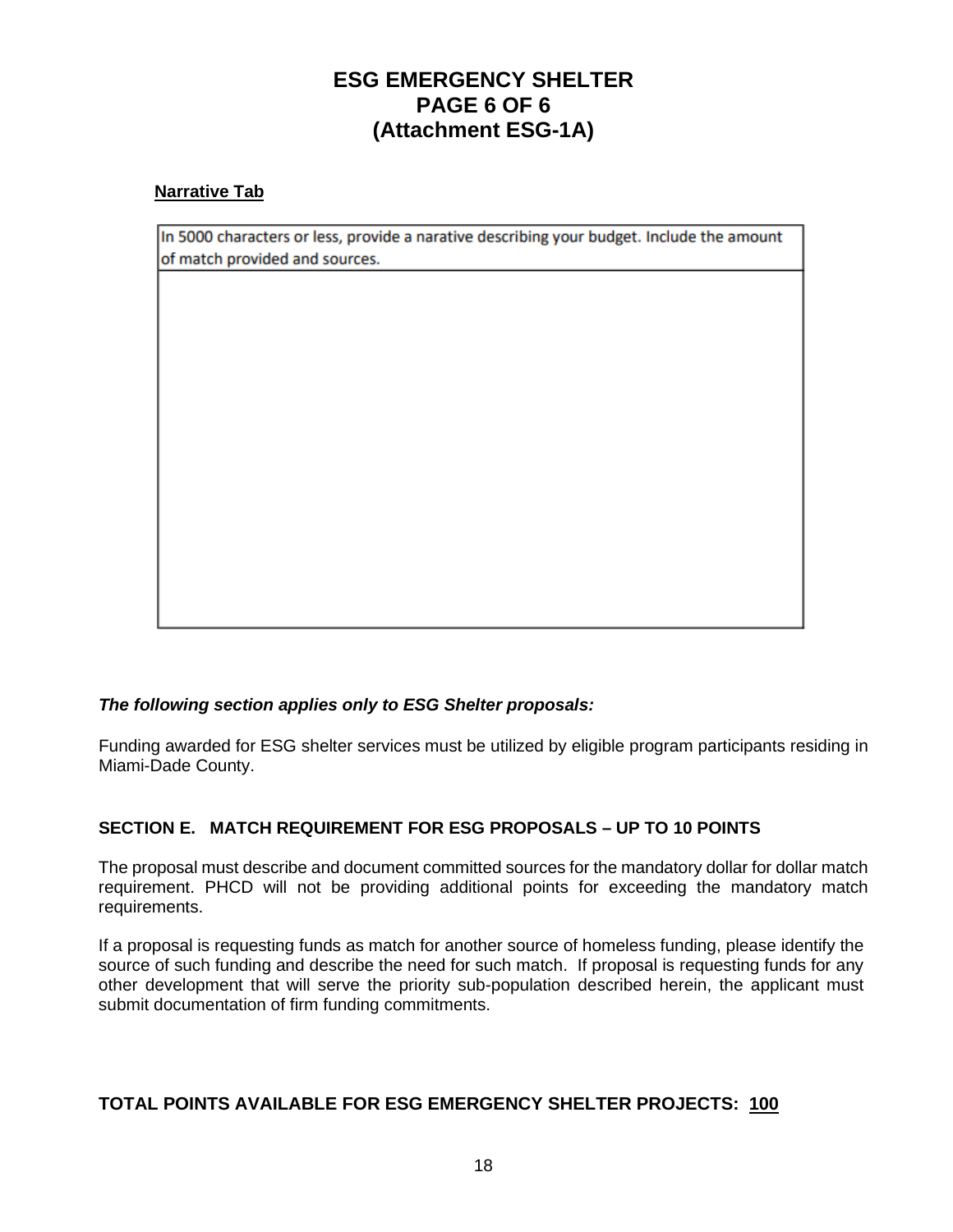### **ESG HOMELESS PREVENTION/RAPID REHOUSING**

### **FORM 2**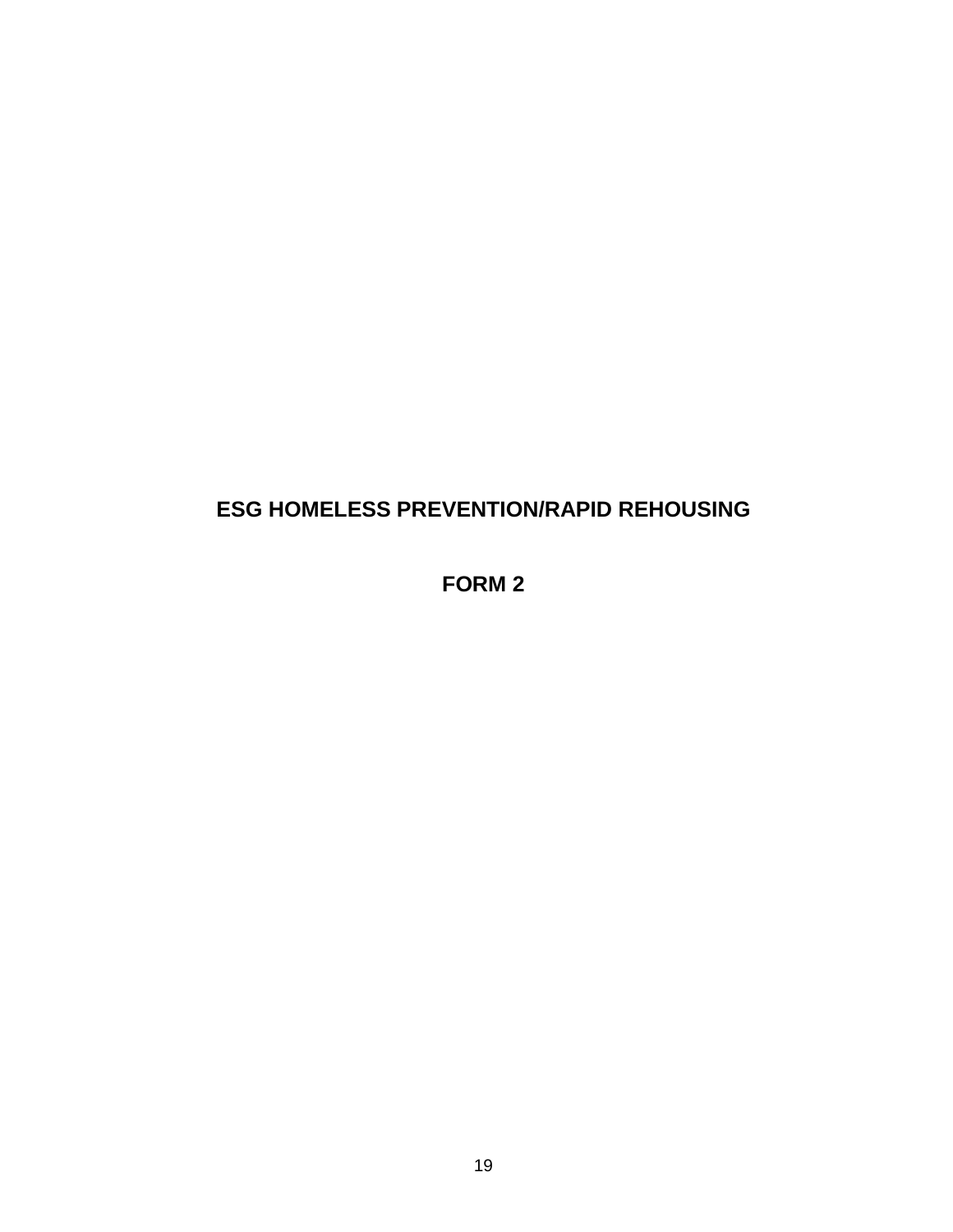### **ESG HOMELESS PREVENTION/RAPID REHOUSING APPLICATION AND SCORING CRITERIA PAGE 1 OF 2 (ATTACHMENT ESG-2)**

| Agency:                           |  |
|-----------------------------------|--|
| Director:                         |  |
| Address:                          |  |
| Phone:                            |  |
| Email:                            |  |
|                                   |  |
| Project Name:<br>Project Address: |  |

#### Type of Project:□ **ESG HOMELESS PREVENTION/RAPID REHOUSING**

Proposed number of households to be served:

- 
- Homeless #\_<br>■ At-Risk of Homelessness #  $\frac{H_{\text{max}}}{H_{\text{max}}}$  (no more than 25% of total allocation proposed)

### **A. APPLICANT EXPERIENCE AND PERFORMANCE - UP TO 40 POINTS**

|    | 1. Past experience of applicant, its employees, or its partners/subcontractors in<br>solicited service, including experience with<br>providing the<br>contract<br>administration, inspection of units, comprehensive case management, and<br>work with subsidized housing.                                                                                                                                                                                                                                                                                                                                                                                                                                                                                                                                         | 5 Points  |
|----|--------------------------------------------------------------------------------------------------------------------------------------------------------------------------------------------------------------------------------------------------------------------------------------------------------------------------------------------------------------------------------------------------------------------------------------------------------------------------------------------------------------------------------------------------------------------------------------------------------------------------------------------------------------------------------------------------------------------------------------------------------------------------------------------------------------------|-----------|
|    | 2. Past experience of applicant in linking clients to mainstream benefits and<br>services (Food Stamps, SSI/SSDI, Medicaid, TANF, Substance Abuse and<br>Mental Health Services, Employment, etc.).                                                                                                                                                                                                                                                                                                                                                                                                                                                                                                                                                                                                                | 5 Points  |
|    | of<br>applicant<br>in<br>maximizing<br>with<br>experience<br>partnerships<br>3. Past<br>partners/providers both a) inside and b) outside of the Continuum of Care<br>(CoC) to stably house and/or ensure housing retention for clients. To receive<br>full points the respondent must attach evidence of formal partnerships, such<br>as a Memorandums of Understanding.                                                                                                                                                                                                                                                                                                                                                                                                                                           | 5 Points  |
| 4. | For projects participating in HMIS or equivalent database: Provide an Annual<br>Progress Report for similar projects between January 1, 2020 and December<br>31, 2020 to reflect achievement of HUD priorities (1) expedited access to<br>housing; (2) exits to permanent housing; (3) employment and income growth;<br>(4) program fiscal utilization. For proposals that are new to the CoC and do<br>not have an HMIS record or equivalent, respondents may submit: (1) a record<br>of system performance from an equivalent database that is validated by a<br>third party payer, and (2) a compelling explanation of the agency's<br>connections to this community which positions them to serve homeless<br>households considering the HUD priorities and achievement of HUD System<br>Performance Measures. | 20 Points |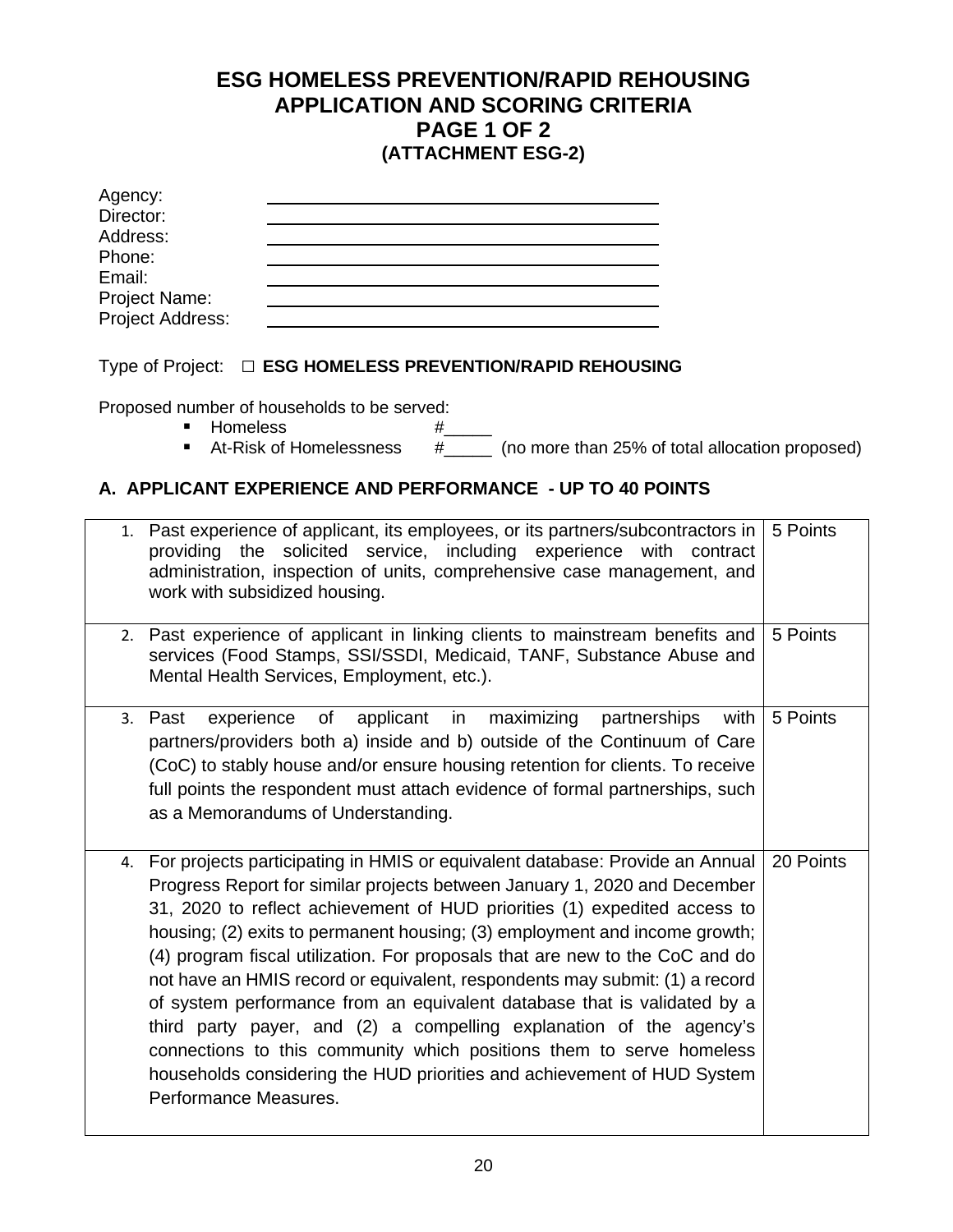### **ESG HOMELESS PREVENTION/RAPID REHOUSING**

### **PAGE 2 OF 2**

### **(ATTACHMENT ESG-2)**

|  | 5. Minority groups are overrepresented as a portion of the homeless population. 5 Points |  |
|--|------------------------------------------------------------------------------------------|--|
|  | What steps has your agency taken to address racial equity to prevent and end             |  |
|  | homelessness?                                                                            |  |
|  |                                                                                          |  |

### **B. SCOPE OF SERVICES – UP TO 35 POINTS**

| 1. Describe how project will comply with the CoC's Coordinated Entry process<br>and Rapid Rehousing Standards of Care.                                                                                                                                                                                                                                                        | 5 Points  |
|-------------------------------------------------------------------------------------------------------------------------------------------------------------------------------------------------------------------------------------------------------------------------------------------------------------------------------------------------------------------------------|-----------|
| 3. Describe how housing plans are developed and strategies for serving<br>populations including chronic homeless adults; non-chronic long-term<br>homeless households; highly vulnerable families, survivors of domestic<br>violence or unaccompanied youth experiencing homelessness.                                                                                        | 5 Points  |
| 4. Describe resources dedicated to housing identification (navigation), how<br>projects will remove barriers to program entry (history of homelessness, poor<br>credit, past evictions, lack of income), and assistance provided with move-ins.                                                                                                                               | 5 Points  |
| 5. Describe case management services provided to help households address<br>barriers that prevent access to or stability in housing including obtaining<br>essential documentation such as a Birth Certificate, State ID/Driver's License,<br>addressing credit history, debt issues, explaining lease agreements,<br>navigating transportation issues and family conflicts). | 5 Points  |
| 6. Describe how your agency adjusted its coordinated entry system to account<br>for rapid changes related to the onset and continuation of the COVID-19<br>pandemic.                                                                                                                                                                                                          | 15 points |

### **C. DETAILED BUDGET AND JUSTIFICATION – UP TO 25 POINTS**

| 1. Proposed project budget and narrative (Attachment ESG-2) are:<br>a. clear, easily understandable to raters<br>b. detailed, as evidenced by a comprehensive budget narrative<br>c. reasonable, as evidenced by including only allowable activities, and<br>d. cost effective, as compared to other projects providing the same component | 10 Points |
|--------------------------------------------------------------------------------------------------------------------------------------------------------------------------------------------------------------------------------------------------------------------------------------------------------------------------------------------|-----------|
| 2. Did provider fully expend previous year's funds?                                                                                                                                                                                                                                                                                        | 10 Points |
| 3. Describe sources and extent of match provided for the proposed project.                                                                                                                                                                                                                                                                 | 5 Points  |

## **TOTAL POINTS AVAILABLE FOR ESG HP/RRH PROJECTS: 100**